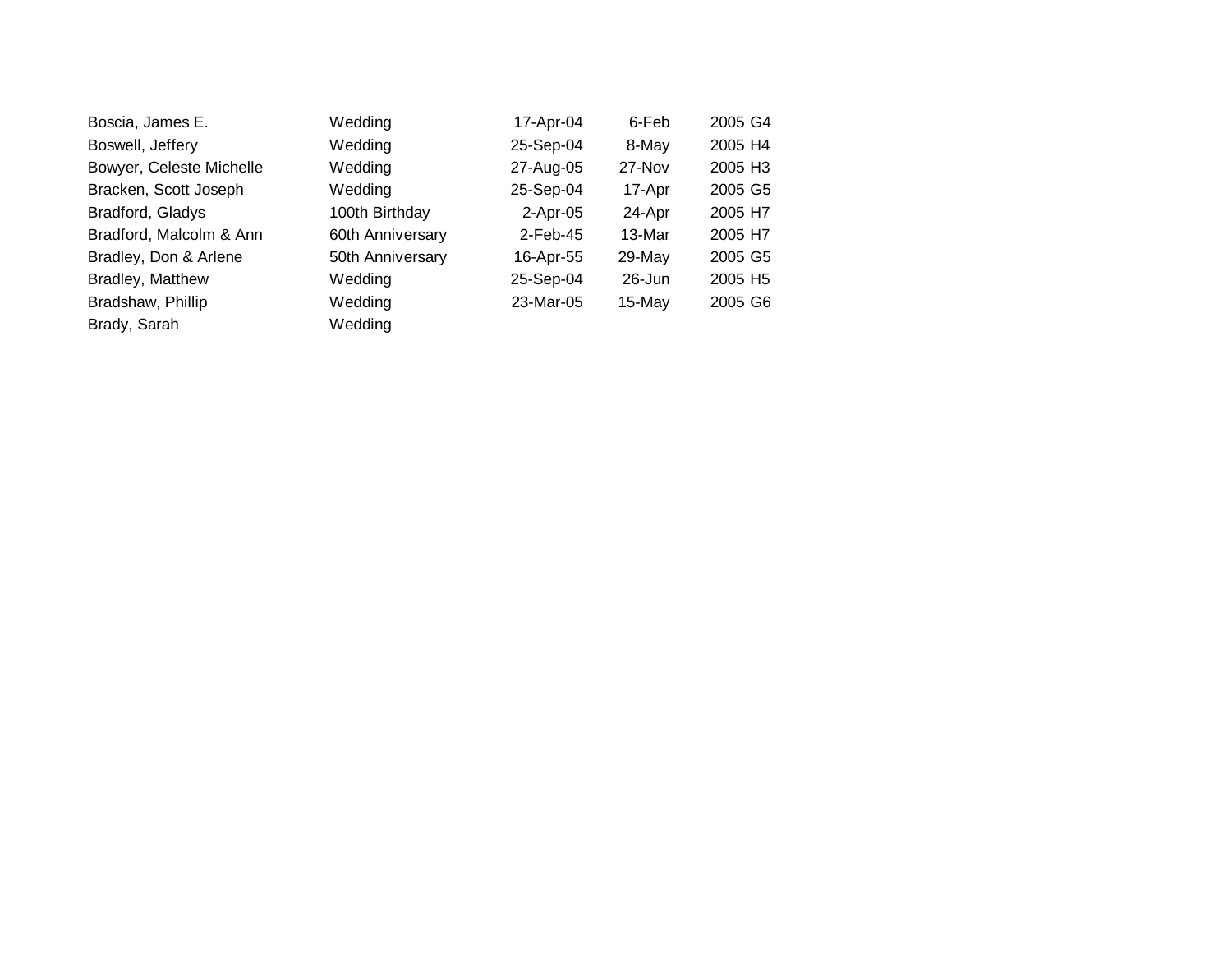| Champion, Amanda K.                        | Wedding               | 2-Oct-04    | 8-May  | 2005 H4                    |                                   |
|--------------------------------------------|-----------------------|-------------|--------|----------------------------|-----------------------------------|
| Chapko, James David                        | Wedding               | 27-Aug-05   | 27-Nov | 2005 H <sub>3</sub>        |                                   |
| Charlson, Eric                             | Wedding               | 25-Jul-04   | 6-Mar  | 2005 H5                    |                                   |
| Chase, Carolyn Ann                         | Wedding               | 20-Aug-05   | 4-Dec  | 2005 G3                    |                                   |
| Chavez, Jeremy D.                          | Wedding               | 10-Oct-04   | 6-Feb  | 2005 G6                    |                                   |
| Chess, Thomas Sr.                          | 80th Birthday         | 1925        | 20-Nov | $2005\overline{15}$        | Exact birthdate not given         |
| Cheuvront, Ryan Kray                       | Wedding               | 19-Jun-04   | 3-Apr  | $2005\overline{\text{G5}}$ |                                   |
| Chmielewski, Jennie                        | 80th Birthday         | 16-Oct-25   | 23-Oct | 2005 H3                    |                                   |
| Chovanec, Geoff                            | Wedding               | 14-Aug-04   | 6-Feb  | 2005 G4                    |                                   |
| Christensen, Sheri Beth                    | Wedding               | 27-Nov-04   | 24-Apr | 2005 H7                    |                                   |
| Church, Kathleen Taylor                    | Wedding               | 9-May-05    | 26-Jun | 2005 H5                    |                                   |
| Clark, Donald III                          | Wedding               | 27-Nov-04   | 15-May | 2005G7                     |                                   |
| Clemens, Art & Jean                        | 50th Anniversary      | 12-Mar-55   | 22-May | 2005 H6                    |                                   |
| Clifford, J. Michael & Cheryl<br>(Hewlett) | 25th Anniversary      | 22-Sep-79   | 16-Jan | 2005 G5                    |                                   |
| Cochran, Jack & Virgil (Leshock)           | 50th Anniversary      | 23-Oct-54   | 6-Feb  | 2005G7                     |                                   |
| Coduti, Michael                            | Wedding               | 13-Aug-05   | 28-Aug | $2005\overline{\text{G3}}$ |                                   |
| Coe, Julie                                 | Wedding               | 20-Nov-04   | 13-Mar | 2005 H4                    |                                   |
| Coil, Thomas & (Mrs.)                      | 40th Anniversary      | 13-Feb-65   | 1-May  | 2005 H5                    | Wife's given name does not appear |
| Colbert, Steven                            | Wedding               | 10-Sep-04   | 20-Mar | 2005 H5                    |                                   |
| Coleman, Donald & Joyce<br>(Dommer)        | 50th Anniversary      | 27-Aug-55   | 16-Oct | 2005 H3                    |                                   |
| Coleman, Loni                              | Wedding               | 27-Aug-05   | 4-Dec  | $2005\sqrt{G3}$            |                                   |
| Comer, Dean & Mary Ann                     | 55th Anniversary      | 19-Nov-49   | 6-Feb  | 2005 G7                    |                                   |
| Conover, Steven                            | Wedding               | $22-May-04$ | 27-Mar | 2005 H5                    |                                   |
| Cooper, Jason                              | Wedding               | 7-Oct-04    | 30-Jan | $2005\overline{\text{G5}}$ |                                   |
| Corey, Robert & Mary                       | 50th Anniversary      | 13-Jul-55   | 2-Oct  | 2005 H4                    |                                   |
| Corrie, Kim R.                             | Wedding               | $22-May-04$ | 30-Jan | 2005 G5                    |                                   |
| Cotner, Clyde & (Mrs.)                     | 55th Anniversary      | 25-Jan-50   | 13-Mar | 2005 H7                    | Wife's given name does not appear |
| Couturier, Wendy                           | Wedding               | 12-Jun-04   | 8-May  | 2005 H4                    |                                   |
| Cox, Robert William                        | Wedding               | 2-Apr-05    | 18-Sep | 2005 H3                    |                                   |
| Cozad, Richard                             | $\overline{W}$ edding | 10-Oct-04   | 9-Jan  | 2005 G5                    |                                   |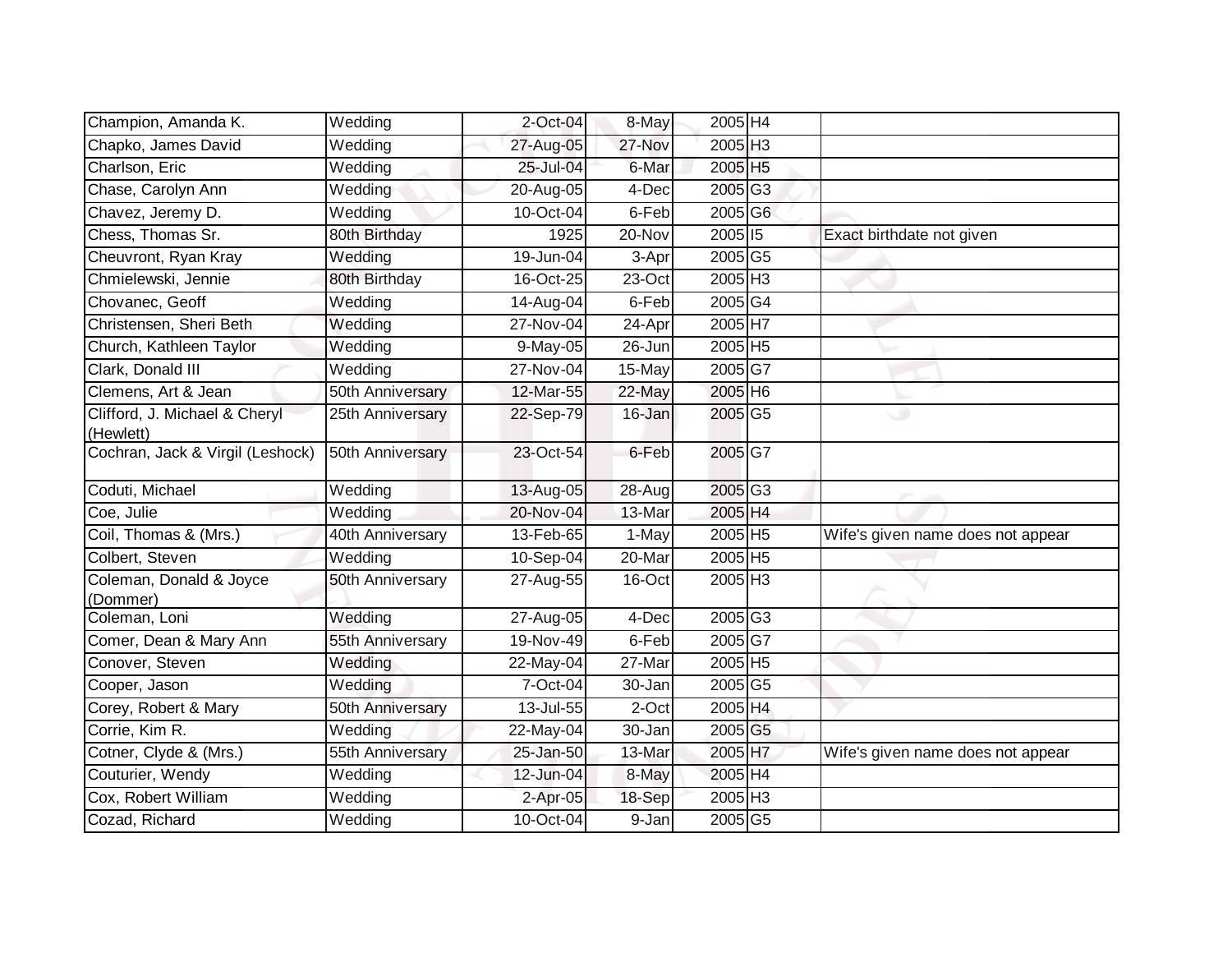| Crall, daniel                            | Wedding          | 25-Feb-05  | 15-May     | 2005 G6               |                                   |
|------------------------------------------|------------------|------------|------------|-----------------------|-----------------------------------|
| Crepeau, Jerry                           | Wedding          | 21-May-05  | $10 -$ Jul | 2005 H7               |                                   |
| Crohn, Tamara (Fowler)                   | Wedding          | 27-Dec-04  | 13-Mar     | 2005 H4               |                                   |
| Cuevas, Celina                           | Wedding          | 14-Aug-04  | 6-Feb      | 2005 G4               |                                   |
| Cullum, Jason R.                         | Wedding          | 30-Oct-04  | 6-Mar      | 2005 H5               |                                   |
| Culver, Jack                             | Wedding          | 31-Jul-05  | 16-Oct     | $2005$ H <sub>3</sub> |                                   |
| Curtis, Anthony                          | Wedding          | 9-Apr-05   | 22-May     | $2005$ H7             |                                   |
| Daining, Katie                           | Wedding          | 9-Jul-05   | 20-Nov     | 2005 14               |                                   |
| DalleMolle, Dawn                         | Wedding          | 10-Oct-04  | 9-Jan      | 2005 G5               |                                   |
| Daniels, Jack Allen                      | Wedding          | 18-Sep-04  | 6-Feb      | 2005 G6               |                                   |
| Darrow, Lee                              | 90th Birthday    | 18-Feb-15  | 22-May     | 2005 H7               |                                   |
| Daugherty, Luther & Joan<br>(Reinholt)   | 50th Anniversary | 13-Aug-55  | 20-Nov     | 2005 15               |                                   |
| Davis, Bruce                             | Wedding          | 5-Aug-04   | 8-May      | 2005 H4               |                                   |
| Davis, Catherine Anne                    | Wedding          | 26-Mar-05  | 5-Jun      | 2005 G5               |                                   |
| Day, William                             | Wedding          | 2-Apr-05   | 15-May     | 2005 G6               |                                   |
| De St. Jean, Michael & Mimi<br>(Tomondi) | 30th Anniversary | 26-Apr-75  | 22-May     | 2005 H6               |                                   |
| Deal, Fran "Bushy"                       | 80th Birthday    | 11-Oct-25  | 13-Nov     | 2005 H3               |                                   |
| DeCelles, Roger & Esther<br>(Conrad)     | 50th Anniversary | 19-Mar-55  | 15-May     | 2005 G7               |                                   |
| Deenik, Robert                           | Wedding          | 30-Oct-04  | 3-Jul      | 2005 G5               |                                   |
| Delgado, Amy Marie                       | Wedding          | $1-May-04$ | 20-Mar     | 2005 H5               |                                   |
| DeSilva, Cheryl                          | Wedding          | 10-Jul-05  | $10 -$ Jul | $2005$ H7             |                                   |
| DeVoss, Russell & Mary Lou               | 50th Anniversary | 18-Jun-55  | 12-Jun     | 2005 G5               |                                   |
| DeVries, Marvin & Elynore                | 50th Anniversary | 10-Jun-55  | 19-Jun     | 2005 H5               |                                   |
| DeYoung, Glen & (Mrs.)                   | 50th Anniversary | 12-Feb-55  | 22-May     | $2005$ H <sub>6</sub> | Wife's given name does not appear |
| DiCristofaro, Denise                     | Wedding          | 16-Oct-04  | 15-May     | 2005 G6               |                                   |
| Diehl, Gunda Marie                       | 90th Birthday    | 9-Sep-15   | 16-Oct     | 2005 H3               |                                   |
| Dinges, James & Kathleen                 | 50th Anniversary | 29-Oct-55  | 27-Nov     | 2005 H <sub>3</sub>   |                                   |
| Dodd, William Charles                    | Wedding          | 28-Aug-04  | 8-May      | 2005 H4               |                                   |
| Dominic, Tiffany                         | Wedding          | 23-Oct-04  | 30-Jan     | 2005 G5               |                                   |
| Donelson, Roy & Pauline                  | 65th Anniversary | 6-Oct-40   | 6-Nov      | 2005 H3               |                                   |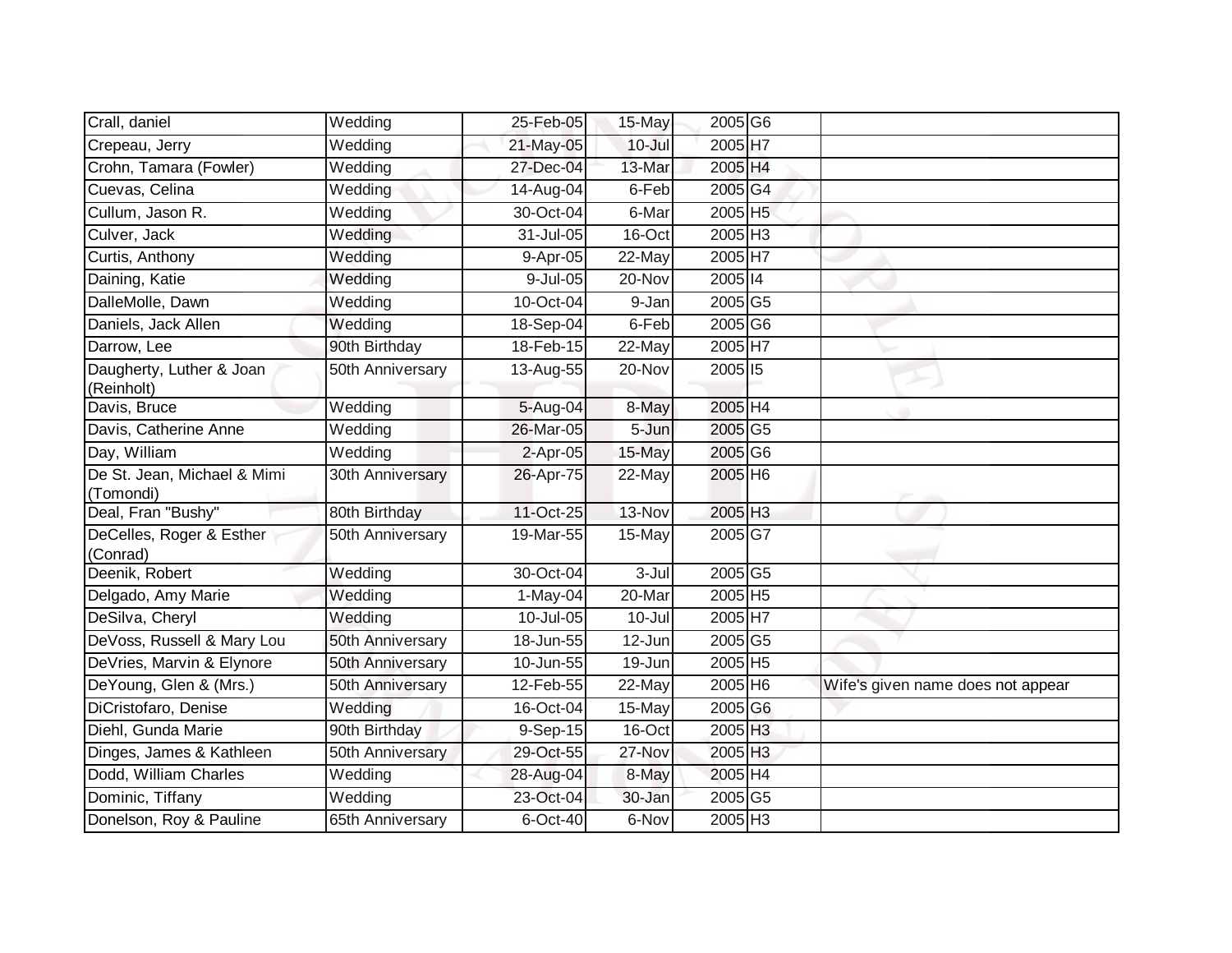| Doppler, Bernice (Hoholek)                        | 80th Birthday    | 25-Aug-25 | 9-Oct      | 2005 H3                    |                                   |
|---------------------------------------------------|------------------|-----------|------------|----------------------------|-----------------------------------|
| Dorge, Fritz & Annemarie                          | 50th Anniversary | 27-Nov-54 | 6-Feb      | 2005 G7                    |                                   |
| Drosos, Mark                                      | Wedding          | 4-Jun-05  | 25-Sep     | 2005 H <sub>3</sub>        |                                   |
| Drost, Frank A.                                   | 80th Birthday    | 5-Nov-25  | 27-Nov     | 2005 H <sub>3</sub>        |                                   |
| Duckworth, Robert                                 | Wedding          | 23-Apr-05 | 26-Jun     | 2005 H5                    |                                   |
| Duffy, Deborah Ann                                | Wedding          | 30-Jul-05 | 6-Nov      | 2005 H3                    |                                   |
| Dufresne, Robert John & Marion<br>Lucille (Bolin) | 50th Anniversary | 13-Nov-54 | 6-Feb      | 2005 G7                    |                                   |
| Dugan, Ted & Mary (Imgruet)                       | 50th Anniversary | 30-Oct-54 | 6-Feb      | 2005 G7                    |                                   |
| Dujmovich, Tracy Lynn                             | Wedding          | 15-Oct-04 | 3-Apr      | 2005 G5                    |                                   |
| Dull, Stephanie                                   | Wedding          | 23-Apr-05 | 22-May     | 2005 H5                    |                                   |
| Duncan, Dean Arthur                               | Wedding          | 3-Sep-05  | 27-Nov     | $2005$ H <sub>3</sub>      |                                   |
| Durcan, Renee                                     | Wedding          | 8-Jan-05  | 24-Apr     | 2005 H7                    |                                   |
| Duvall, Raymond & (Mrs.)                          | 50th Anniversary | 14-Jan-55 | 13-Mar     | 2005 H7                    | Wife's given name does not appear |
| Dykhulzen, Katherine                              | Wedding          | 17-Apr-04 | 6-Feb      | 2005 G4                    |                                   |
| Dykstra, Kathleen                                 | Wedding          | 25-Sep-04 | 8-May      | 2005 H4                    |                                   |
| Earnhart, Steve & Michelle<br>(Thirion)           | 25th Anniversary | 8-Sep-79  | 13-Feb     | 2005 G5                    |                                   |
| Easton, Lindsay                                   | Wedding          | 23-Apr-05 | 22-May     | 2005 H5                    |                                   |
| Eckert, William & Marian                          | 50th Anniversary | 6-Nov-54  | 6-Feb      | 2005 G7                    |                                   |
| Eldridge, Rebecca Lynn                            | Wedding          | 11-Jun-05 | 23-Oct     | $2005$ H <sub>3</sub>      |                                   |
| Elizondo, Dalia                                   | Wedding          | 30-Oct-04 | 13-Mar     | 2005 H4                    |                                   |
| Ellis, Ca'Shawn                                   | Wedding          | 11-Feb-05 | 8-May      | 2005 H4                    |                                   |
| Ellis, Tricia                                     | Wedding          | 2-Apr-05  | $10 -$ Jul | 2005 H7                    |                                   |
| El-Nagger, Jilanne                                | Wedding          | 10-Jul-04 | 6-Feb      | $2005\overline{\text{G4}}$ |                                   |
| Erickson, David                                   | Wedding          | 24-Jul-04 | 22-May     | 2005 H5                    |                                   |
| Esserman, Margaret                                | 90th Birthday    | 16-Jun-15 | 22-May     | 2005 H7                    |                                   |
| Estes, Melissa Suzzanne                           | Wedding          | 26-Jun-04 | 16-Jan     | 2005 G5                    |                                   |
| Estill, Anthony & (Mrs.)                          | 50th Anniversary | 6-Nov-54  | 27-Feb     | 2005 H5                    | Wife's given name does not appear |
| Evans, Susan M.                                   | 101st Birthday   | 17-Mar-04 | 17-Apr     | 2005 G5                    |                                   |
| Evers, Mary Ellen (Thomas)                        | 85th Birthday    |           | 6-Mar      | 2005 H5                    | Birth date does not appear        |
| Falda, Daniel                                     | Wedding          | 6-Nov-04  | 1-May      | 2005 H5                    |                                   |
| Fancher, James P.                                 | Wedding          | 28-Aug-04 | 8-May      | 2005 H4                    |                                   |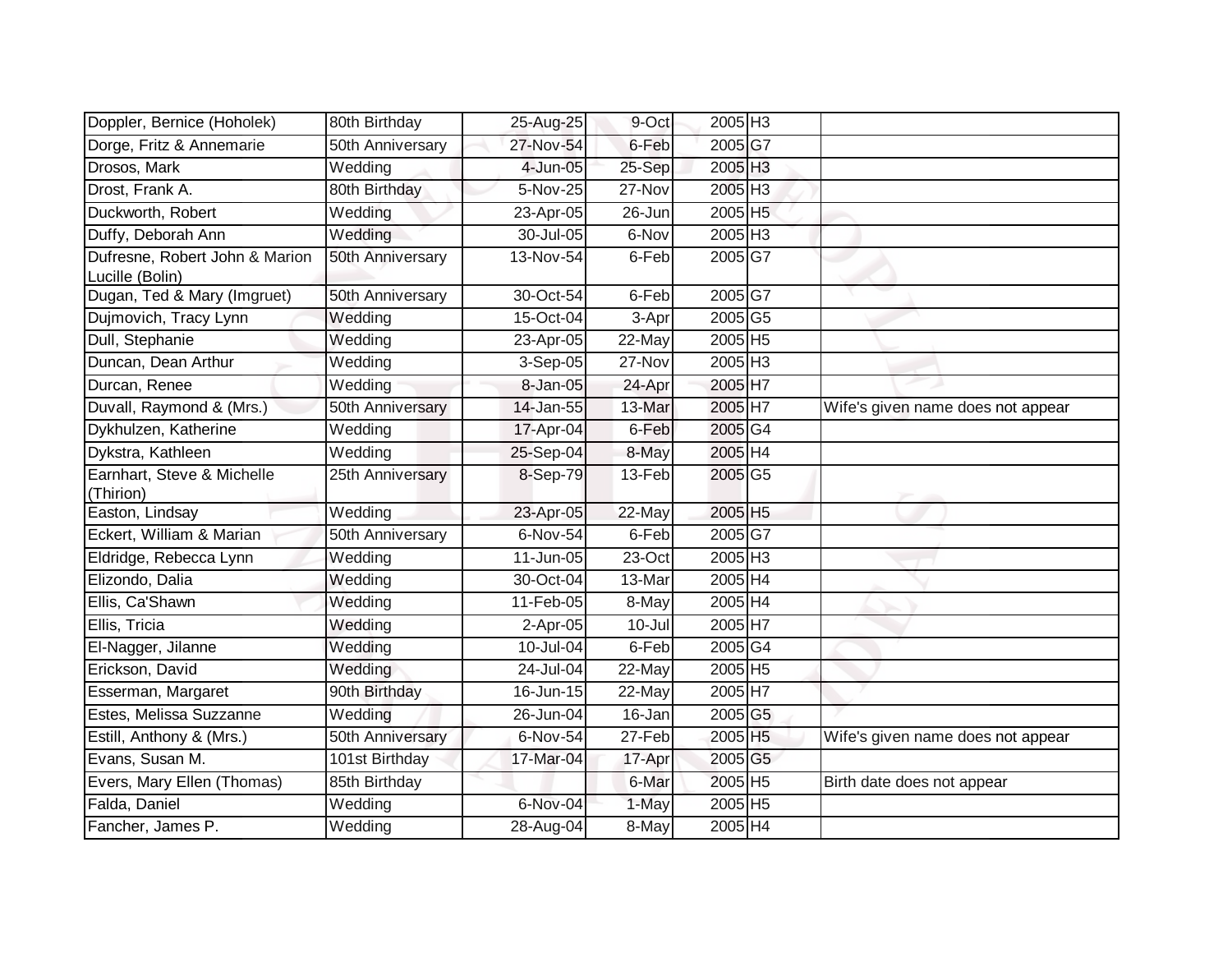| Farley, Beverly J.                      | Wedding               | 28-Aug-04    | 8-May  | 2005 H4               |                                                             |
|-----------------------------------------|-----------------------|--------------|--------|-----------------------|-------------------------------------------------------------|
| Farrell, Brian                          | Wedding               | 20-Aug-04    | 6-Feb  | 2005 G4               |                                                             |
| Fentress, Denver                        | 100th Birthday        | 29-Mar-05    | 17-Apr | 2005 G5               |                                                             |
| Fezekas, Richard L. Jr.                 | Wedding               | 16-Oct-04    | 15-May | 2005 G6               |                                                             |
| Figura, Stephen                         | Wedding               | $12$ -Jun-04 | 8-May  | 2005 H5               |                                                             |
| Filipiak, Bruno & Linda (Mueller)       | 25th Anniversary      | 18-Aug-79    | 2-Jan  | 2005 G5               |                                                             |
| Fleming, William & Rachel               | 50th Anniversary      | 24-Nov-54    | 6-Mar  | 2005 H5               |                                                             |
| Flitter, Clarence                       | 90th Birthday         | 3-Aug-15     | 18-Sep | 2005 H3               |                                                             |
| Fox, Erik                               | Wedding               | $2$ -Oct-04  | 15-May | 2005 G6               |                                                             |
| Fraze, Thomas                           | Wedding               | 30-Oct-04    | 8-May  | 2005 H5               |                                                             |
| Freeman, Michael                        | Wedding               | 5-Sep-04     | 13-Feb | 2005 G5               |                                                             |
| Friedberg, Jeremy                       | Wedding               | 13-Nov-04    | 22-May | $2005$ H <sub>5</sub> |                                                             |
| Fronek, Jeffrey Reed                    | Wedding               | 2-Oct-04     | 16-Jan | 2005 G5               |                                                             |
| Fronek, Justin                          | Wedding               | 26-Jun-04    | 16-Jan | 2005 G5               |                                                             |
| Fry, Brianna                            | Wedding               | 27-Nov-04    | 23-Oct | 2005 H3               |                                                             |
| Furman, Anne Marie Ralowski             | 80th Birthday         |              | 4-Dec  | 2005 G3               | Exact birth date not given                                  |
| Furman, Joseph & Genevieve<br>(Sitnick) | 65th Anniversary      | $1$ -Jun-40  | 5-Jun  | 2005 G5               |                                                             |
| Furman, Joseph & Genevieve<br>(Sitnick) | 65th Anniversary      | 1-Jun-40     | 3-Apr  | 2005 G5               |                                                             |
| Furman, Joseph A.                       | 90th Birthday         | 13-Sep-05    | 2-Oct  | 2005 H4               | Also appeared in October 16 edition,<br>page H <sub>3</sub> |
| Furois, Michael                         | Wedding               | $1-Apr-05$   | 22-May | 2005 H5               |                                                             |
| Garibay, Carlos & Rose Marie            | 50th Anniversary      | 2-Apr-55     | 29-May | 2005 G5               |                                                             |
| Garmany, Elaine                         | Wedding               | 26-Jun-04    | 27-Mar | 2005 H5               |                                                             |
| Garrett, Jennifer Leigh                 | Wedding               | 28-May-05    | 11-Sep | 2005 H3               |                                                             |
| Garrett, Jennifer Leigh                 | Wedding               | 28-May-05    | 4-Sep  | 2005G3                |                                                             |
| Gasvoda, Jerome & Shirley<br>(Hardesty) | 50th Anniversary      | 6-Nov-54     | 13-Feb | 2005 G5               |                                                             |
| Gawron, Allison                         | $\overline{W}$ edding | 12-Jun-04    | 8-May  | 2005 H4               |                                                             |
| George, Monica                          | Wedding               | 20-Jul-04    | 6-Mar  | 2005 H5               |                                                             |
| Gerasch, Gerald & (Mrs.)                | 50th Anniversary      | 5-Nov-54     | 6-Feb  | 2005G7                | Wife's given name does not appear                           |
| Gesse, William & (Mrs.)                 | 65th Anniversary      | 19-Jun-40    | 3-Jul  | 2005 G5               | Wife's given name does not appear                           |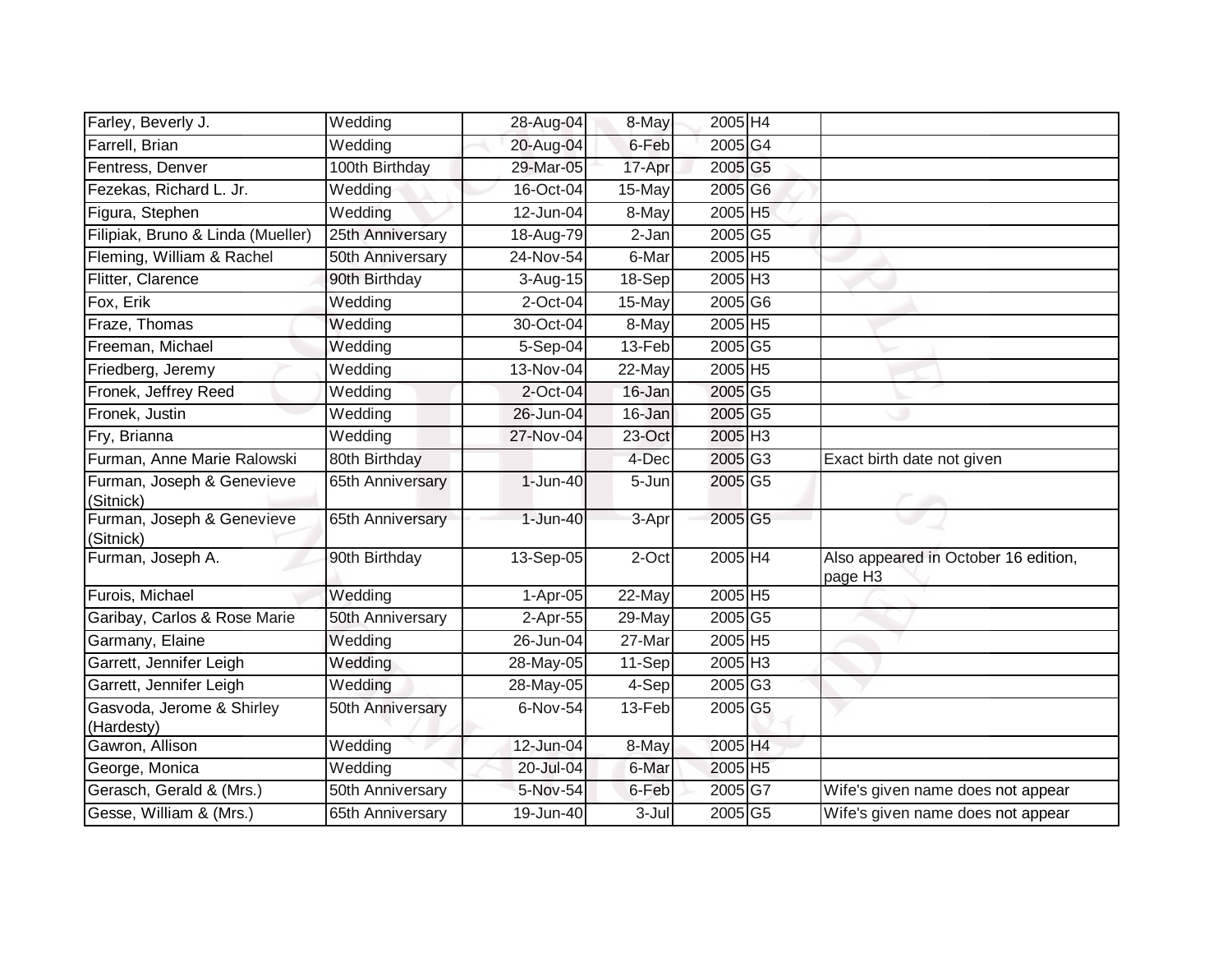| Gibson, Tara Lynn                                   | Wedding          | 2-Apr-05                | 15-May     | 2005 G6                                 |                                   |
|-----------------------------------------------------|------------------|-------------------------|------------|-----------------------------------------|-----------------------------------|
| Gil, Ruben J.                                       | Wedding          | 14-Aug-04               | 6-Feb      | 2005 G4                                 |                                   |
| Gillard, James & Marie                              | 65th Anniversary | 23-Nov-39               | 9-Jan      | 2005 G5                                 |                                   |
| Gilyan, Ben & Joyce                                 | 50th Anniversary | 11-Oct-54               | 6-Feb      | 2005 G7                                 |                                   |
| Glackman, Eva                                       | Wedding          | 15-May-05               | 16-Oct     | $2005$ H <sub>3</sub>                   |                                   |
| Glass, Helen                                        | Wedding          | 24-Oct-05               | 4-Dec      | $2005\sqrt{G3}$                         |                                   |
| Glover, Kevin Michael                               | Wedding          | $1-Jul-05$              | 6-Nov      | 2005 H3                                 |                                   |
| Gluth, Robert & Wanda                               | 60th Anniversary | 2-Jun-45                | $10 -$ Jul | 2005 H7                                 |                                   |
| Godbolt, Harold & Kathy                             | 50th Anniversary | 8-Oct-55                | 9-Oct      | 2005 H3                                 |                                   |
| Godoy, Rob                                          | Wedding          | $\overline{1}$ 4-May-05 | 4-Dec      | $2005$ G3                               |                                   |
| Goff, Bryan                                         | Wedding          | 29-Jan-05               | 26-Jun     | $2005$ H <sub>5</sub>                   |                                   |
| Goldsworthy, William Frank                          | Wedding          | 28-May-05               | 4-Sep      | 2005 G3                                 |                                   |
| Goldsworthy, William Frank                          | Wedding          | 28-May-05               | 11-Sep     | 2005 H3                                 |                                   |
| Gonzalez, Indiana Judith                            | Wedding          | 28-Aug-04               | 2-Jan      | 2005 G5                                 |                                   |
| Good, Matthew                                       | Wedding          | 14-Aug-04               | 30-Jan     | 2005 G5                                 |                                   |
| Good, Rachel                                        | Wedding          | June, 2004              | 30-Jan     | 2005 G5                                 | Day of wedding does not appear    |
| Gordon, Shoshana Michelle                           | Wedding          | 27-Aug-05               | 4-Dec      | $2005$ G3                               |                                   |
| Gorski, Alvin & Leona                               | 65th Anniversary | 26-Oct-40               | 18-Dec     | 2005 H3                                 |                                   |
| Gossier, Erica                                      | Wedding          | 16-Nov-04               | 8-May      | 2005 H4                                 |                                   |
| Gotshall, Scott                                     | Wedding          | June, 2004              | 30-Jan     | 2005 G5                                 | Day of wedding does not appear    |
| Gott, Thomas                                        | Wedding          | 18-Dec-04               | 27-Feb     | 2005 H5                                 |                                   |
| Greenawald, OMikael                                 | Wedding          | $24$ -Jul-04            | 8-May      | 2005 H4                                 |                                   |
| Greening, Matt                                      | Wedding          | 12-Jun-04               | 8-May      | $2005\overline{\overline{\mathsf{H4}}}$ |                                   |
| Griffin, Bobby & (Mrs.)                             | 50th Anniversary | 13-Nov-54               | 6-Feb      | 2005 G7                                 | Wife's given name does not appear |
| Grimmer, Gerard (Jerry) &<br>Marianne (Gottschlich) | 50th Anniversary | 13-Nov-54               | 20-Feb     | 2005 G5                                 |                                   |
| Grisham, Christina                                  | Wedding          | 7-Oct-04                | 30-Jan     | 2005 G5                                 |                                   |
| Gulvas, Joseph & Evelyn                             | 50th Anniversary | 30-Oct-54               | 13-Mar     | $2005$ H7                               |                                   |
| Gurley, Amber L.                                    | Wedding          | 24-Sep-05               | 13-Nov     | 2005 H3                                 |                                   |
| Habzansky, Jasen                                    | Wedding          | 6-Aug-04                | 16-Jan     | 2005 G5                                 |                                   |
| Hagerman, John Paul                                 | Wedding          | 9-Oct-04                | 13-Mar     | 2005 H4                                 |                                   |
| Haldi, Torie                                        | Wedding          | 12-Jun-04               | 8-May      | 2005 H5                                 |                                   |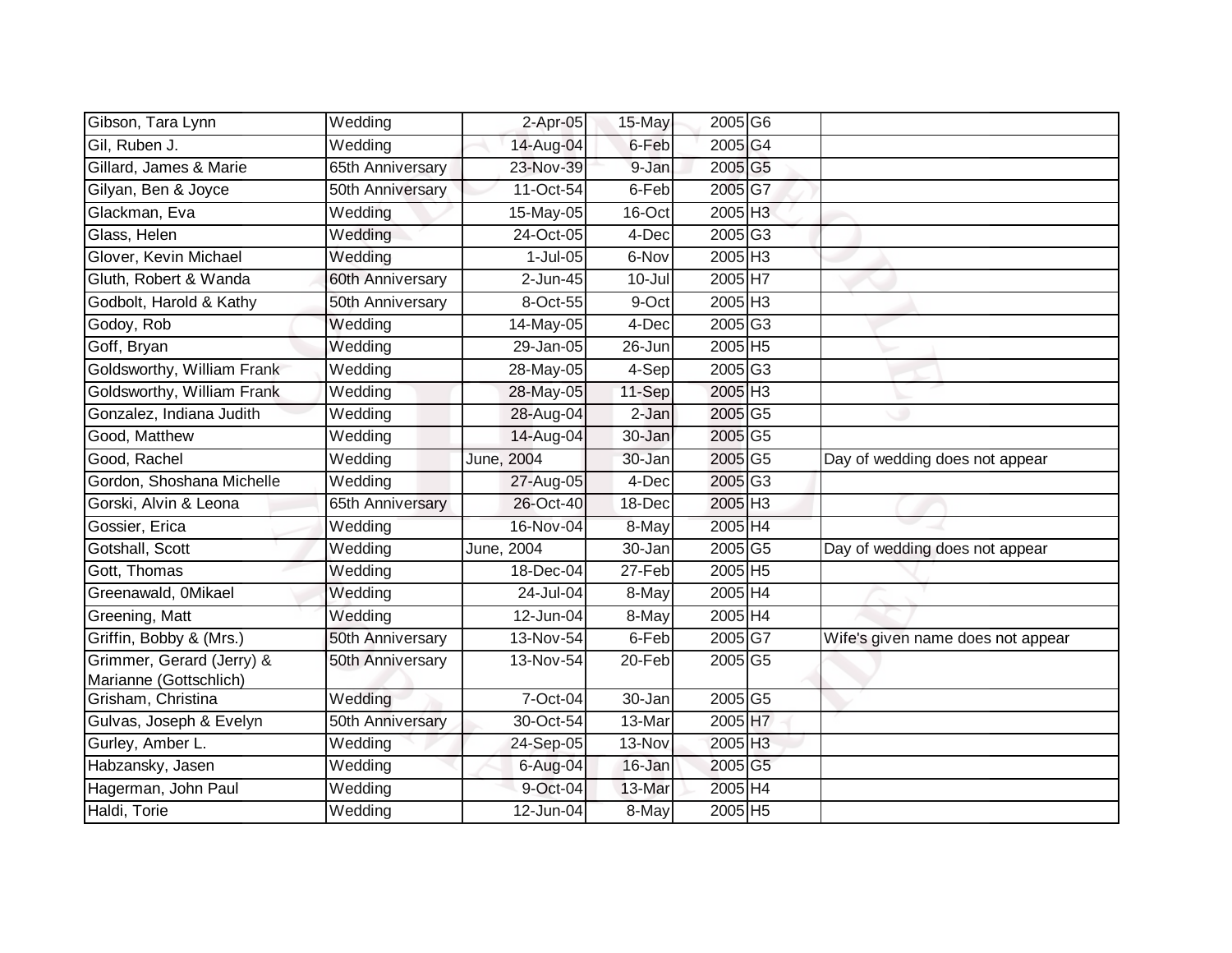| Hallowell, Andrea                      | Wedding               | 21-Aug-04               | $15$ -May  | 2005 G6                    |                        |
|----------------------------------------|-----------------------|-------------------------|------------|----------------------------|------------------------|
| Hannon, Maurice                        | Wedding               | 21-May-05               | $10 -$ Jul | 2005 H7                    |                        |
| Harker, Ron                            | Wedding               | 7-Aug-04                | 6-Feb      | 2005 G6                    |                        |
| Harkins, Jordan                        | Wedding               | 13-Nov-04               | 22-May     | 2005 H5                    |                        |
| Harris, Carlos                         | Wedding               | $12-May-04$             | 13-Mar     | 2005 H4                    |                        |
| Hayes, Donald & Mary Jean              | 50th Anniversary      |                         | 25-Sep     | 2005 H3                    | Wedding date not given |
| Heinold, Steven                        | Wedding               | 23-Apr-05               | 22-May     | $2005$ H <sub>5</sub>      |                        |
| Held, Margie                           | Wedding               | 18-Sep-04               | 9-Jan      | 2005 G5                    |                        |
| Helminski, Bryan                       | Wedding               | 9-Aug-04                | 8-May      | 2005 H5                    |                        |
| Henkens, Heidi                         | Wedding               | 4-Sep-04                | 20-Feb     | 2005 G5                    |                        |
| Henning, Brian                         | Wedding               | 11-Sep-04               | 3-Apr      | 2005 G5                    |                        |
| Henshilwood, Jack & Myrna<br>(Landers) | 50th Anniversary      | 4-Jun-55                | 3-Jul      | 2005 G5                    |                        |
| Hertaus, Jessica                       | Wedding               | 24-Sep-04               | $22$ -May  | 2005 H5                    |                        |
| Higgason, Tiffany                      | Wedding               | 9-Apr-05                | 22-May     | 2005 H7                    |                        |
| Hineline, Penelope                     | $\overline{W}$ edding | 6-Aug-05                | 4-Sep      | $2005\overline{\text{G3}}$ |                        |
| Hladek, Larry & Agnes                  | 50th Anniversary      | 19-Feb-55               | 24-Apr     | 2005 H7                    |                        |
| Hlebasko, David                        | Wedding               | 23-Mar-05               | 22-May     | 2005 H5                    |                        |
| Hlodnicki, Paul E.                     | Wedding               | 12-Jun-04               | 6-Feb      | 2005 G6                    |                        |
| Hoard, Raymond & June                  | 60th Anniversary      | 25-Nov-45               | 27-Nov     | 2005 H3                    |                        |
| Hoffman, Paul Joseph                   | Wedding               | $4-$ Sep-04             | 13-Mar     | 2005 H4                    |                        |
| Hojnacki, Anna                         | 90th Birthday         | $\overline{11}$ -Dec-14 | 20-Feb     | 2005 G5                    |                        |
| Holbura, Gabriel                       | Wedding               | 23-Oct-04               | 23-Jan     | $2005$ H <sub>5</sub>      |                        |
| Hollis, Mark                           | Wedding               | 9-Oct-04                | 23-Jan     | 2005 H5                    |                        |
| Holtz, Allison                         | Wedding               | 25-Jul-04               | 6-Mar      | 2005 H5                    |                        |
| Hoogland, Ryan                         | Wedding               | 4-Jun-05                | $3 -$ Jul  | 2005 G5                    |                        |
| Hoover, Shellie                        | Wedding               | 17-Sep-04               | 27-Mar     | 2005 H5                    |                        |
| Huang, Paul & Carol Ward               | 50th Anniversary      | 20-Aug-55               | 9-Oct      | 2005 H3                    |                        |
| Huange, Paul & Carol Ward              | 50th Anniversary      | 20-Aug-55               | 18-Sep     | 2005 H <sub>3</sub>        |                        |
| Hurst, Genevieve                       | Wedding               | 16-Oct-04               | 8-May      | 2005 H5                    |                        |
| Hutton, Shari                          | Wedding               | 1-Apr-05                | 22-May     | 2005 H5                    |                        |
| Hutzler, Kenneth & Barbara<br>(Snyder) | 50th Anniversary      | 11-May-55               | 22-May     | 2005 H6                    |                        |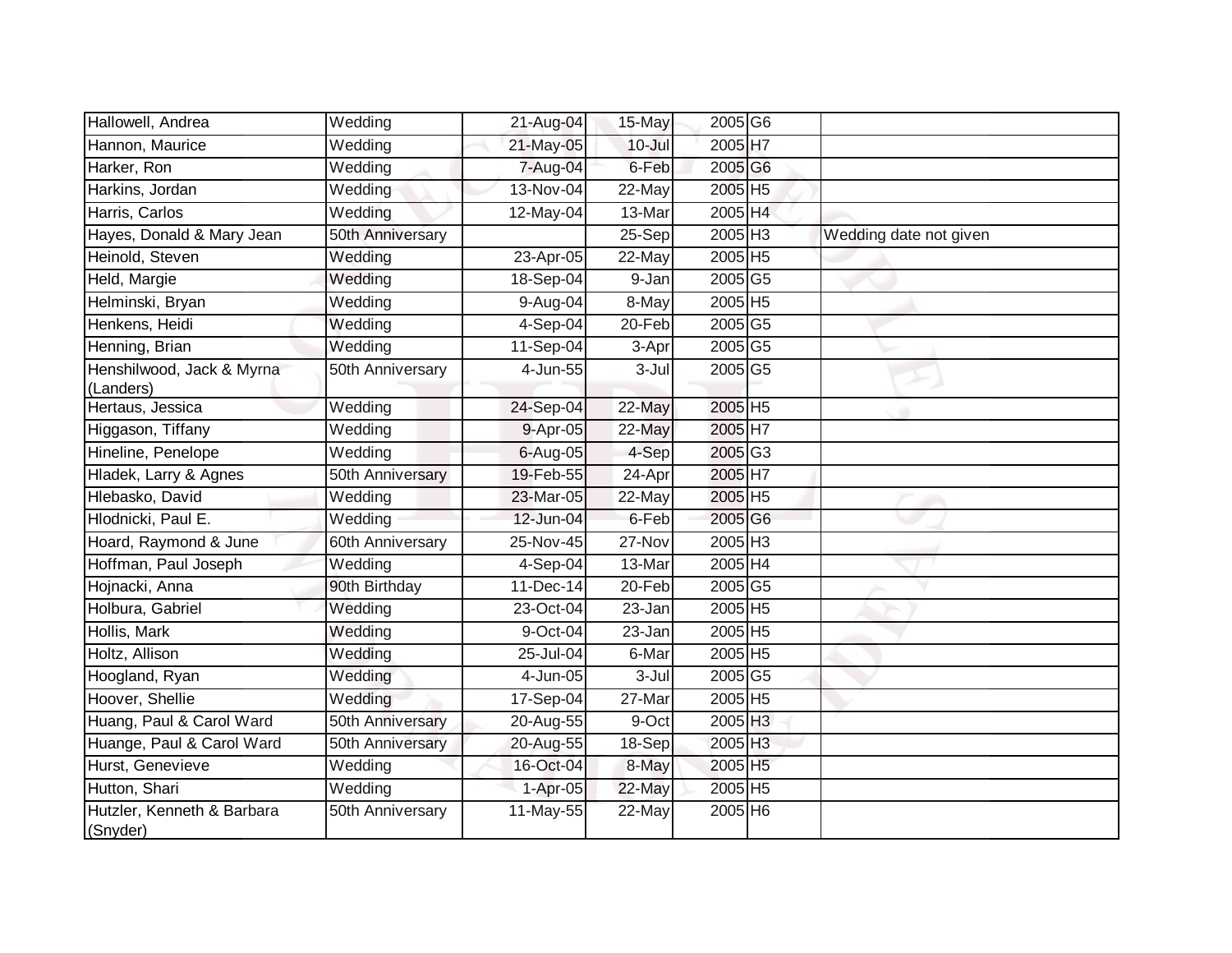| Ingersoll, Don                                    | Wedding                 | 23-Apr-05    | 22-May     | 2005 H5               |                              |
|---------------------------------------------------|-------------------------|--------------|------------|-----------------------|------------------------------|
| Itczak, Mary                                      | 80th Birthday           | $4-Sep-25$   | 11-Sep     | 2005 H3               |                              |
| Jabo, Bill & Pat (Biggs)                          | 50th Anniversary        | 5-Feb-55     | 3-Apr      | 2005 G5               |                              |
| Jakubowicz, Jessica                               | Wedding                 | 9-Oct-04     | 2-Jan      | 2005 G5               |                              |
| Jansma, William                                   | Wedding                 | 26-Aug-05    | $23-Oct$   | 2005 H3               |                              |
| Japchinski, Kendra Rae                            | Wedding                 | 4-Jun-04     | 13-Mar     | $2005$ H4             |                              |
| Jeffcoat, John Gregory                            | Wedding                 | 24-Jul-04    | 13-Feb     | 2005 G5               |                              |
| Jessen, Aaron Thomas                              | Wedding                 | 4-Jun-04     | 13-Mar     | 2005 H4               |                              |
| Johnson, Kevin Eugene                             | Wedding                 | 11-Jun-05    | 23-Oct     | 2005 H3               |                              |
| Johnston, Patricia                                | Wedding                 | $22$ -May-04 | 6-Feb      | 2005 G6               |                              |
| Jonaitis, Brian Robert                            | Wedding                 | 11-Jun-05    | $10 -$ Jul | 2005 H7               |                              |
| Jones, Jillian Kay                                | Wedding                 | 2-Apr-05     | 26-Jun     | 2005 H5               |                              |
| Jones, Mark                                       | Wedding                 | 19-Jun-04    | 6-Feb      | 2005 G4               |                              |
| Jones, Wilson & Maggie                            | 60th Anniversary        | 3-Dec-45     | 4-Dec      | 2005 G3               |                              |
| Jorsch, Jerry & Marlene                           | 50th Anniversary        | 16-Jan-55    | 20-Mar     | 2005 H5               |                              |
| Jungels, Sharon                                   | Wedding                 | 5-Aug-04     | 8-May      | 2005 H4               |                              |
| Junkin, Bill E. Jr.                               | Wedding                 | 24-Sep-05    | 13-Nov     | $2005$ H <sub>3</sub> |                              |
| Kaczorowski, Zygmunt &<br>Elisabeth (Kirchberger) | 50th Anniversary        | 7-Dec-54     | 30-Jan     | 2005 G5               |                              |
| Kats, Amber                                       | Wedding                 | 26-Aug-05    | 23-Oct     | 2005 H3               |                              |
| Kauffman, Galvin                                  | Wedding                 | 18-Sep-04    | 6-Feb      | 2005 G4               |                              |
| Kaufmann, Justin                                  | Wedding                 | 20-Nov-04    | 13-Mar     | 2005 H4               |                              |
| Kazmer, Mary Kuchaes                              | 90th Birthday           | 1915         | 23-Oct     | 2005 H3               | Exact birth date not given   |
| Kazmer, Mary Kuchaes                              | 90th Birthday           | 1915         | 13-Nov     | 2005 H3               | Birth date not given         |
| Keilman, Kelly                                    | Wedding                 | 24-Jul-04    | 3-Jul      | $2005\sqrt{G5}$       |                              |
| Keilman, Leonica-Renee                            | Wedding                 | 3-Sep-05     | 23-Oct     | 2005 H3               |                              |
| Kick, Jack                                        | Wedding                 | 10-Jul-05    | $10 -$ Jul | 2005 H7               |                              |
| Kiel, Edward & Annetta                            | 50th Anniversary        | 29-Apr-55    | 22-May     | 2005 H6               |                              |
| Kieper, Donald                                    | Wedding                 | 22-Oct-05    | 11-Dec     | 2005 H <sub>3</sub>   |                              |
| King, Robert                                      | Wedding                 | 10-Jul-04    | 6-Feb      | 2005 G4               |                              |
| Kintzele, Jenny                                   | Wedding                 | 17-Feb-05    | 8-May      | 2005 H5               |                              |
| Kish, Gabriel & Emily                             | <b>71st Anniversary</b> |              | 4-Dec      | 2005 G3               | Exact wedding date not given |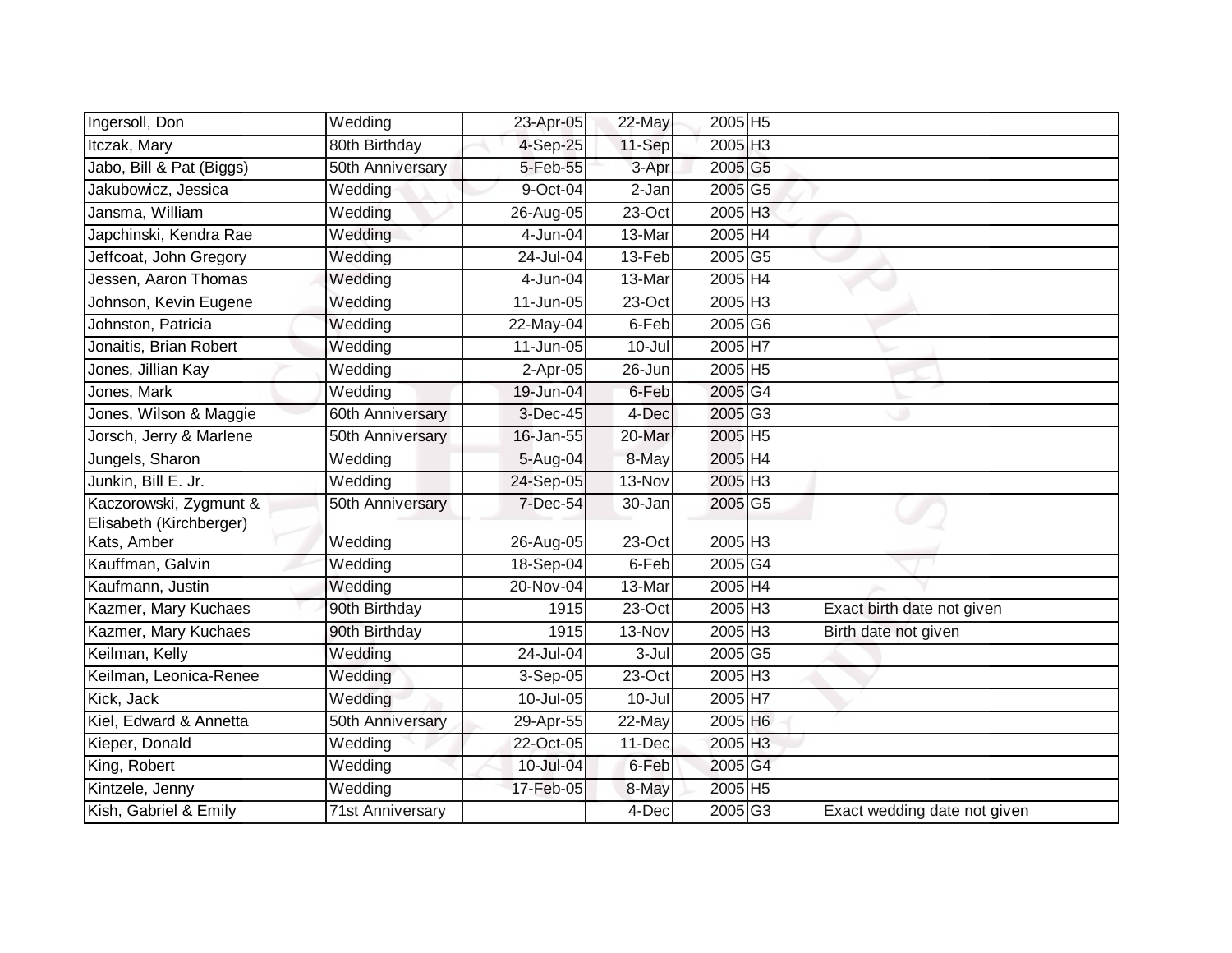| Kittle, Casey                 | Wedding          | 15-May-04    | 2-Jan                | 2005 G5                    |                                   |
|-------------------------------|------------------|--------------|----------------------|----------------------------|-----------------------------------|
| Klein, Lucille                | 85th Birthday    |              | 25-Dec               | 2005 G3                    | Birth date not given              |
| Klekot, Norbert & Victoria    | 50th Anniversary | 18-Sep-54    | 6-Feb                | 2005 G7                    |                                   |
| Klitzman, Kenneth             | Wedding          | 30-Oct-04    | 13-Mar               | 2005 H4                    |                                   |
| Klopp, Joseph                 | Wedding          | 18-Dec-04    | 15-May               | $2005$ G7                  |                                   |
| Klus, Daniel & (Mrs.)         | 50th Anniversary | 20-Nov-54    | 27-Feb               | 2005 H5                    | Wife's given name does not appear |
| Kmak, Gail                    | Wedding          | 5-Dec-04     | 1-May                | 2005 H5                    |                                   |
| Koch, Jackie                  | Wedding          | 4-Mar-05     | 22-May               | 2005 H5                    |                                   |
| Kocinski, Scott               | Wedding          | 16-Oct-04    | 23-Jan               | 2005 H5                    |                                   |
| Koenes, Leonard & Carol       | 50th Anniversary | 19-Mar-55    | 22-May               | 2005 H6                    |                                   |
| Koetter, Sam                  | Wedding          | $17-$ Sep-04 | 27-Mar               | 2005 H5                    |                                   |
| Kokot, Robert Daniel          | Wedding          | 27-Nov-04    | 24-Apr               | 2005 H7                    |                                   |
| Koliboski, Stanley & (Mrs.)   | 50th Anniversary | $2$ -Oct-54  | 6-Feb                | 2005 G7                    | Wife's given name does not appear |
| Kollath, Jennifer Ann         | Wedding          | $1$ -Oct-05  | 18-Dec               | 2005 H <sub>3</sub>        |                                   |
| Koschal, Michael              | Wedding          | 10-Jul-04    | 6-Feb                | 2005G4                     |                                   |
| Koselke, Joe & Maureen        | 50th Anniversary | 14-May-55    | 22-May               | 2005 H6                    |                                   |
| Kotcamp, Kevin                | Wedding          | 25-Sep-04    | 13-Mar               | 2005 H4                    |                                   |
| Kotecki, Stacy                | Wedding          | 24-Apr-04    | 16-Jan               | 2005 G5                    |                                   |
| Kowalczyk, Bryan (Pfc.)       | Wedding          | 18-Mar-05    | 26-Jun               | 2005 H5                    |                                   |
| Kranz, Cary & Cathy           | 50th Anniversary | 28-Nov-55    | 27-Nov               | 2005 H3                    |                                   |
| Krasoczka, Courtney D.        | Wedding          | 24-Jun-05    | 6-Nov                | $2005$ H <sub>3</sub>      |                                   |
| Kremer, Aaron J.              | 80th Birthday    | 12-Jan-25    | 20-Feb               | 2005 G5                    |                                   |
| Kruger, Jonathon              | Wedding          | 9-Oct-04     | 2-Jan                | 2005 G5                    |                                   |
| Kucharski, Jane               | 80th Birthday    | 18-Feb-25    | $\overline{2}$ 2-May | 2005 H7                    |                                   |
| Kucharski, Vince              | 80th Birthday    | 20-Apr-25    | 22-May               | 2005 H7                    |                                   |
| Kuehl, Gregory S.             | Wedding          | 10-Sep-05    | 20-Nov               | 2005 15                    |                                   |
| Kulig, Mary                   | 90th Birthday    | 31-Jul-15    | $11 - Dec$           | 2005 H3                    |                                   |
| Kutansky, Vanessa Lynn        | Wedding          | 11-Sep-04    | 13-Mar               | 2005 H4                    |                                   |
| Kyle, William                 | Wedding          | 6-Aug-05     | 4-Sep                | 2005 G3                    |                                   |
| aFever, Rich & Lois           | 50th Anniversary | 6-Nov-54     | 20-Feb               | $2005\overline{\text{G5}}$ |                                   |
| Lahm, Mary Ann                | Wedding          | 31-Jul-05    | 16-Oct               | 2005 H3                    |                                   |
| Lara, Tony & Connie (Sassano) | 50th Anniversary | 20-Nov-54    | 6-Mar                | 2005 H5                    |                                   |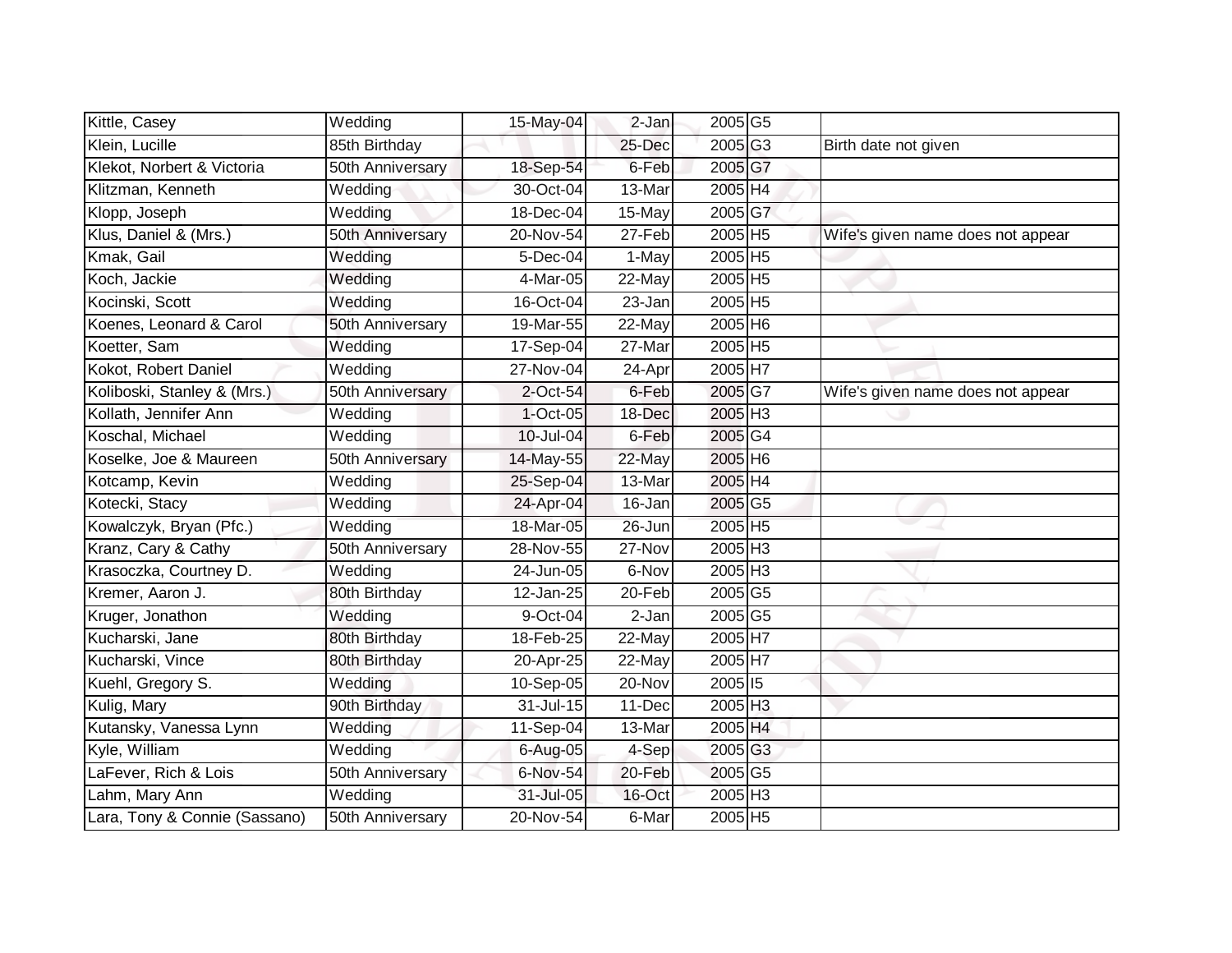| Leask, Theodore & Lorraine<br>(Germick) | 50th Anniversary | 4-Jun-55      | $5 - Jun$ | 2005 G5                                 |                      |
|-----------------------------------------|------------------|---------------|-----------|-----------------------------------------|----------------------|
| edergerber, Christine                   | Wedding          | 17-Sep-05     | 16-Oct    | 2005 H3                                 |                      |
| Lee, Donna                              | Wedding          | 14-Aug-04     | 13-Mar    | 2005 H4                                 |                      |
| LeLuga, David                           | Wedding          | 28-Aug-04     | 8-May     | 2005 H4                                 |                      |
| Lemon, Jennifer                         | Wedding          | 22-Oct-04     | 6-Feb     | 2005 G4                                 |                      |
| Lenart, John                            | Wedding          | 22-Oct-05     | 30-Oct    | 2005 H3                                 |                      |
| Leonard, Vera                           | 96th Birthday    |               | 20-Nov    | $2005\sqrt{15}$                         | Birth date not given |
| Leonard, Vera                           | 96th Birthday    |               | 11-Dec    | 2005 H3                                 | Birth date not given |
| LeVan, Vicky Jo                         | Wedding          | 18-Dec-04     | 15-May    | 2005 G7                                 |                      |
| _ewandowski, Agnes "Aggie"              | 95th Birthday    | $18 - Jan-10$ | 13-Feb    | 2005G5                                  |                      |
| ewis, Clarence & Frances                | 50th Anniversary | 21-Nov-54     | 6-Feb     | 2005G7                                  |                      |
| Linkimer, Jason                         | Wedding          | 12-Jun-04     | 8-May     | 2005 H4                                 |                      |
| Lochte, Chuck & Lottie                  | 65th Anniversary | 22-Oct-40     | 27-Nov    | 2005 H3                                 |                      |
| Longoria, Carlos                        | Wedding          | 30-Oct-04     | 6-Feb     | 2005 G6                                 |                      |
| Lopez, Jose M.                          | Wedding          | 5-Feb-05      | 8-May     | 2005 H4                                 |                      |
| Lopez, Jose M. Jr.                      | Wedding          | 25-Feb-05     | 3-Jul     | 2005 G5                                 |                      |
| Lowe, Joshua Mark                       | Wedding          | 2-Jul-05      | 23-Oct    | 2005 H3                                 |                      |
| Lucas, Timothy                          | Wedding          | 23-Oct-04     | 30-Jan    | 2005 G5                                 |                      |
| Lukes, Nancy                            | Wedding          | 11-Sep-04     | 3-Apr     | 2005 G5                                 |                      |
| MacDonald, Margot                       | Wedding          | 19-Feb-05     | 15-May    | 2005 G6                                 |                      |
| Mackey, Michael                         | Wedding          | 10-Jul-04     | 1-May     | 2005 H5                                 |                      |
| Maglish, John                           | 80th Birthday    | 13-Jan-25     | 13-Feb    | 2005 G5                                 |                      |
| Malangoni, Jerry                        | 80th Birthday    | 4-Feb-25      | 6-Mar     | 2005 H5                                 |                      |
| Malayter, Ryan                          | Wedding          | 6-Nov-04      | 15-May    | $2005\overline{\smash{\vert G6 \vert}}$ |                      |
| Mardos, Danielle                        | Wedding          | 4-Mar-05      | 28-Aug    | 2005 G3                                 |                      |
| Marencik, Joseph T.                     | Wedding          | 23-Oct-04     | 22-May    | 2005 H5                                 |                      |
| Marks, Steven                           | Wedding          | 19-Oct-04     | 13-Feb    | 2005 G5                                 |                      |
| Marlow, Kevin                           | Wedding          | 7-May-05      | 5-Jun     | 2005 G5                                 |                      |
| Marolf, Christopher A.                  | Wedding          | 23-Oct-04     | 15-May    | 2005 G6                                 |                      |
| Martha, Patricia                        | Wedding          | 14-Aug-04     | 13-Mar    | 2005 H4                                 |                      |
| Martino, Jill                           | Wedding          | 6-Nov-04      | 1-May     | 2005 H5                                 |                      |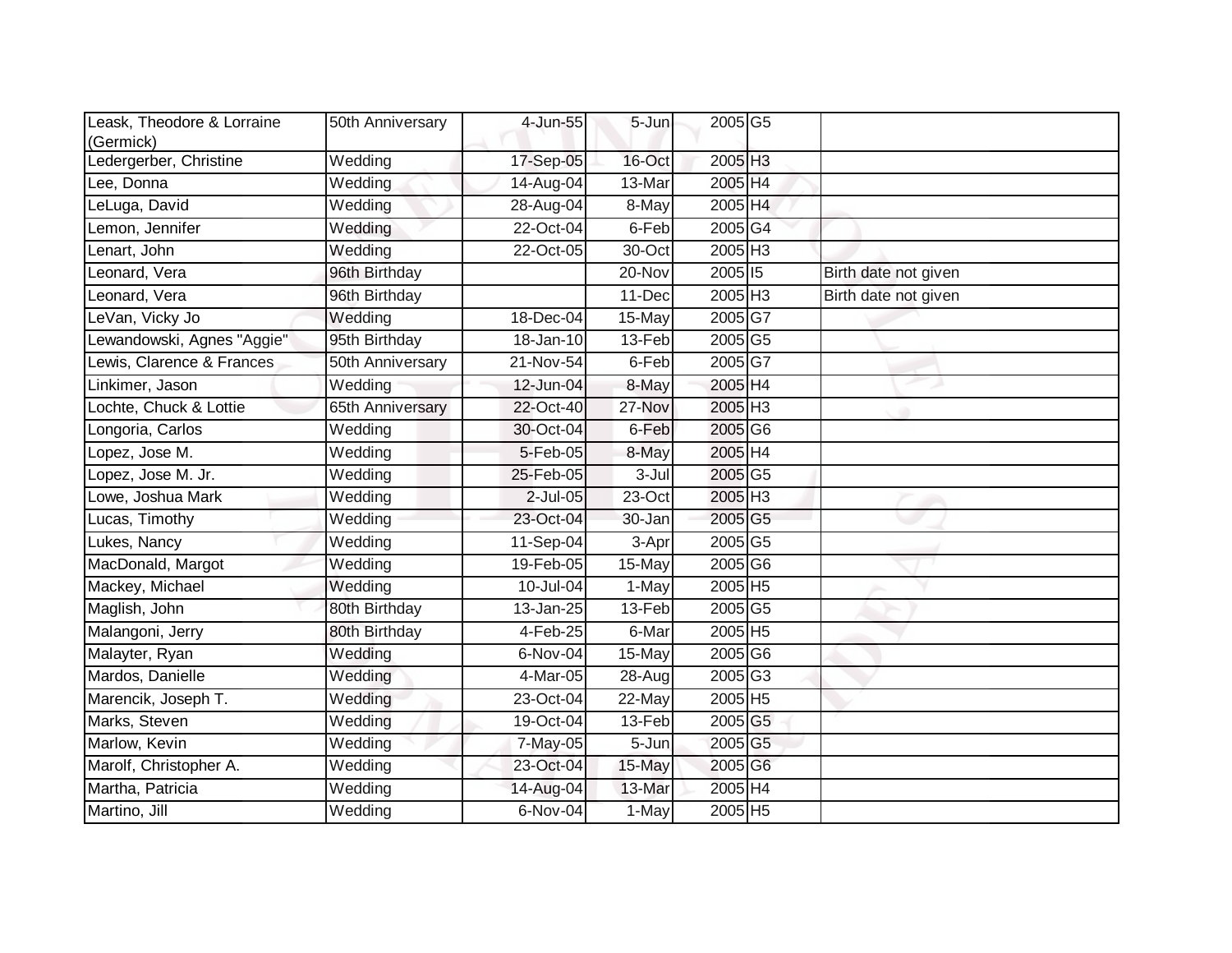| Mateyko, Margaret (Madge)                         | 90th Birthday         |             | 9-Oct      | 2005 H3             | Birth date not given in article |
|---------------------------------------------------|-----------------------|-------------|------------|---------------------|---------------------------------|
| Mathis, Kevin Neil                                | Wedding               | 10-Sep-05   | 11-Sep     | 2005 H3             |                                 |
| Matusak, Walter & Lois (Irwin)                    | 60th Anniversary      | 10-Jul-45   | $17 -$ Jul | 2005 G7             |                                 |
| Mauger, Don & Arlene                              | 50th Anniversary      | 12-Mar-55   | 15-May     | 2005 G7             |                                 |
| May, Heidi Ann                                    | Wedding               | 30-Apr-05   | 19-Jun     | 2005 H5             |                                 |
| Mayerik, Kari Ann                                 | Wedding               | $21-Aug-04$ | 20-Feb     | 2005 G5             |                                 |
| Mazanek, Joseph & Patricia<br>(McArty)            | 50th Anniversary      | 27-Aug-55   | 25-Sep     | 2005 H3             |                                 |
| McBride, Jennifer                                 | Wedding               | 7-Aug-04    | 19-Jun     | 2005 H5             |                                 |
| McCabe, Melissa A.                                | Wedding               | 19-Mar-05   | 22-May     | 2005 H5             |                                 |
| McClendon, Milton Wayman &<br>Rudy D. (Jones)     | 50th Anniversary      | 16-Oct-55   | 23-Oct     | 2005 H <sub>3</sub> |                                 |
| McClendon, Milton Wayman &<br>Rugy D. (Jones)     | 50th Anniversary      | 16-Oct-55   | 4-Dec      | 2005 G3             |                                 |
| McCright, Meghan                                  | Wedding               | 22-Oct-05   | 30-Oct     | 2005 H3             |                                 |
| McCullough, Joseph & Tracy<br>(Estabrook)         | 25th Anniversary      | 22-Sep-79   | 27-Mar     | 2005 H5             |                                 |
| McDaniel, Alberta                                 | Wedding               | 22-Oct-05   | 11-Dec     | 2005 H3             |                                 |
| McDonald, Kelly                                   | Wedding               | 16-Oct-04   | 23-Jan     | 2005 H5             |                                 |
| McKee, Robert                                     | $\overline{W}$ edding | 15-Oct-04   | 20-Mar     | 2005 H5             |                                 |
| McKenzie, Cheryl                                  | Wedding               | 9-Apr-05    | 15-May     | 2005 G6             |                                 |
| McKim, Cary David                                 | Wedding               | $1-Oct-05$  | 18-Dec     | 2005 H3             |                                 |
| McKinley, Deanna                                  | Wedding               | 18-Dec-04   | 5-Jun      | $2005$ G5           |                                 |
| McQuinn, Megan                                    | Wedding               | 23-Oct-04   | 23-Jan     | 2005 H5             |                                 |
| Meding, Irene                                     | 80th Birthday         | $6$ -Feb-25 | 27-Mar     | 2005 H5             |                                 |
| Meeter, Sylvester (Bud) & Martha 65th Anniversary |                       | 17-Apr-40   | 17-Apr     | 2005 G5             |                                 |
| Mellinger, Margaret Helen                         | 80th Birthday         | 27-Jan-25   | 15-May     | 2005 G7             |                                 |
| Mergl, Roger & Pauline                            | 50th Anniversary      | 29-Jul-55   | 2-Oct      | 2005 H4             |                                 |
| Messeril, Tiffany Anne                            | Wedding               | $2$ -Oct-04 | 16-Jan     | 2005 G5             |                                 |
| Michael, William F. & Lorretta I.<br>(Helm)       | 60th Anniversary      | 3-Oct-45    | 25-Dec     | 2005 G3             |                                 |
| Michalski, Julianne (Zelazny)                     | 90th Birthday         | 16-Feb-15   | 20-Mar     | 2005 H5             |                                 |
| Milkereit, Karl                                   | Wedding               | 14-Aug-04   | 17-Apr     | $2005\sqrt{G5}$     |                                 |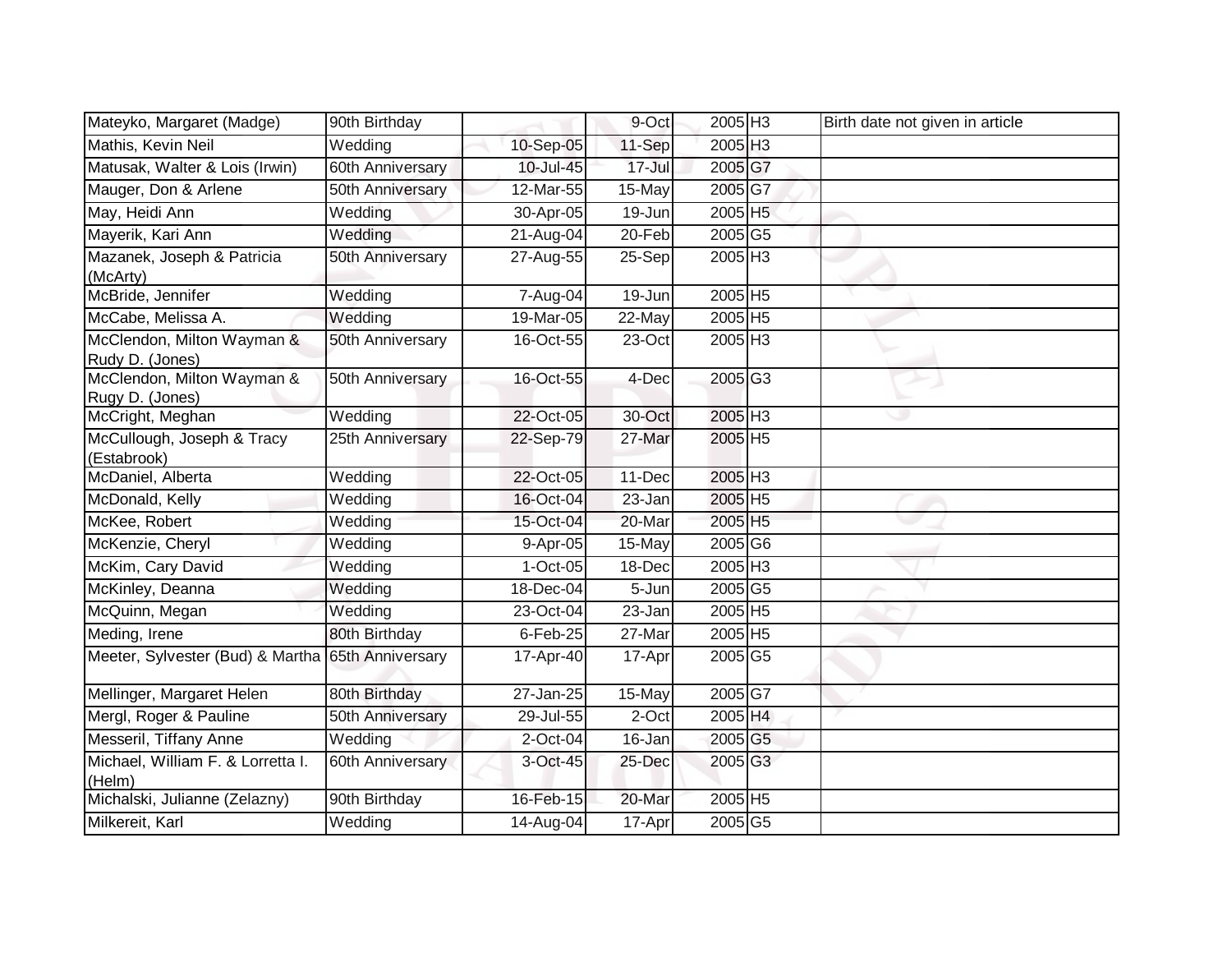| Miller, Janet M.                      | Wedding          | 17-Sep-05      | 20-Nov   | 2005 15               |                            |
|---------------------------------------|------------------|----------------|----------|-----------------------|----------------------------|
| Miller, Marnie Patricia               | Wedding          | 16-Oct-04      | 27-Feb   | 2005 H5               |                            |
| Miller, Robert & Gloria               | 50th Anniversary | 20-May-55      | 22-May   | 2005 H6               |                            |
| Miller, Sharon                        | Wedding          | 8-Oct-04       | 13-Mar   | 2005 H4               |                            |
| Mohlman, Suanne                       | Wedding          | 15-Oct-05      | 18-Dec   | 2005 H3               |                            |
| Molnar, Robert & Betty                | 50th Anniversary | $12$ -Feb-55   | 13-Mar   | 2005 H7               |                            |
| Montes, Jacob                         | Wedding          | 18-Sep-04      | 8-May    | 2005 H4               |                            |
| Moore, George                         | Wedding          | 9-Oct-04       | 20-Feb   | 2005 G5               |                            |
| Morris, Donald                        | Wedding          | 11-Feb-05      | 8-May    | $2005 H_4$            |                            |
| Morrow, J.W. & Clote (Parrish)        | 50th Anniversary | 30-Dec-54      | 13-Mar   | 2005 H7               |                            |
| Munchenburg, Susan                    | Wedding          | 23-Mar-05      | 15-May   | 2005 G6               |                            |
| Munster, Loretta B.                   | 90th Birthday    | April 13, 1015 | 15-May   | 2005G7                |                            |
| Murphy, Florence "Dolly"              | 95th Birthday    | 1910           | 4-Sep    | 2005 G3               | Exact virth date not given |
| Mynes, Sammy                          | Wedding          | 17-Sep-05      | 16-Oct   | 2005 H <sub>3</sub>   |                            |
| Nelson, Laura Beth                    | Wedding          | $1$ -Oct-05    | $2$ -Oct | 2005 H4               |                            |
| Nickel, Christina                     | Wedding          | 18-Jun-05      | 28-Aug   | 2005 G3               |                            |
| Nicolaou, Andreas & Giasimo           | 50th Anniversary | 4-Dec-55       | 11-Dec   | 2005 H <sub>3</sub>   |                            |
| Niebling, Robert                      | Wedding          | 25-Jun-05      | 16-Oct   | 2005 H3               |                            |
| Novak, Cory James                     | Wedding          | 8-Jan-05       | 4-Dec    | 2005 G3               |                            |
| Novak, Lambert & Genevieve            | 60th Anniversary | 4-Sep-44       | $2-Jan$  | $2005$ G5             |                            |
| Oakley, Tom                           | Wedding          | 20-Nov-04      | 15-May   | 2005 G6               |                            |
| Ogrinc, Diana                         | Wedding          | 30-Oct-04      | 8-May    | 2005 H5               |                            |
| Olivotto, Kelley Ann                  | Wedding          | 6-Nov-04       | 1-May    | $2005$ H <sub>5</sub> |                            |
| O'Neil, Gary                          | Wedding          | 8-Oct-04       | 13-Mar   | 2005 H4               |                            |
| Onoff, Kimberly                       | Wedding          | 9-Oct-04       | 23-Jan   | 2005 H5               |                            |
| Orosco-Turner, Carole                 | Wedding          | 10-Jul-04      | 1-May    | 2005 H5               |                            |
| O'Rourke, Shaun P.                    | Wedding          | 30-Apr-05      | 19-Jun   | 2005 H5               |                            |
| Orozco, Daniel (Dr.)                  | Wedding          | 11-Jun-05      | 27-Nov   | 2005 H3               |                            |
| Orsburn, Nathaniel                    | Wedding          | 17-Feb-05      | 8-May    | 2005 H5               |                            |
| Ortiz, Nichole                        | Wedding          | 30-Oct-04      | 6-Feb    | 2005 G6               |                            |
| Osika, Walter & Margaret<br>(Harlock) | 60th Anniversary | 10-Feb-45      | 2-Oct    | 2005 H4               |                            |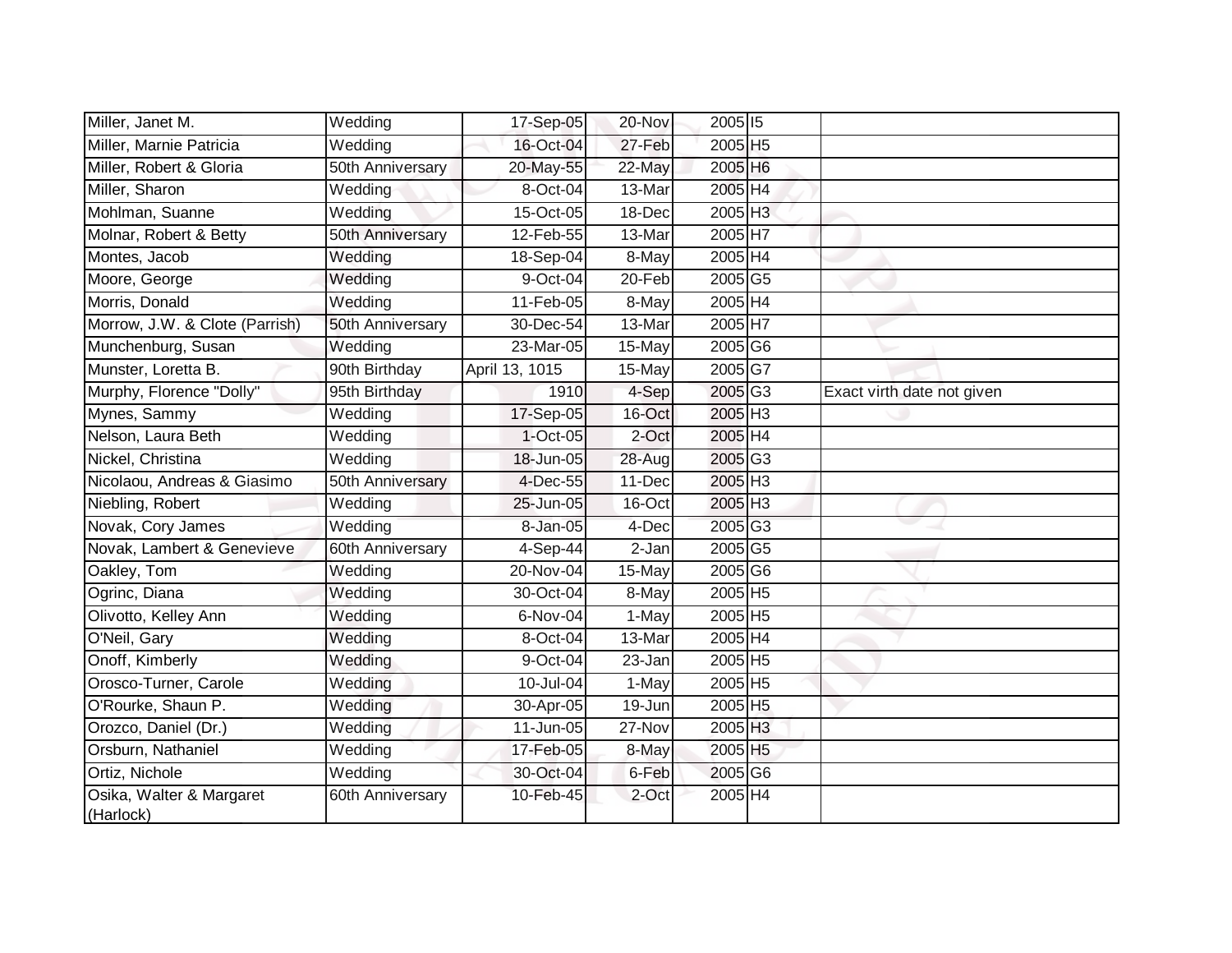| Overbeeke, Pierce                         | Wedding          | 4-Jun-05       | 3-Jul      | 2005 G5                    |                                   |
|-------------------------------------------|------------------|----------------|------------|----------------------------|-----------------------------------|
| Overholt, Mindi                           | Wedding          | 14-Aug-04      | 30-Jan     | 2005 G5                    |                                   |
| Owen, Jeffrey                             | Wedding          | 23-Apr-05      | 22-May     | 2005 H5                    |                                   |
| Palkovich, Nicholas Andrew                | Wedding          | 23-Oct-04      | 19-Jun     | 2005 H5                    |                                   |
| Palmateer, Harry & (Mrs.)                 | 60th Anniversary | $11-Nov-44$    | 16-Jan     | 2005 G5                    | Wife's given name does not appear |
| Palmer, Shelley L.                        | Wedding          | 9-Apr-05       | $10 -$ Jul | 2005 H7                    |                                   |
| Palus, Adrienne                           | Wedding          | 28-Aug-04      | 8-May      | 2005 H4                    |                                   |
| Papendick, Janet                          | Wedding          | 29-Jan-05      | 26-Jun     | 2005 H5                    |                                   |
| Parker, Ryan George                       | Wedding          | 3-Sep-05       | 23-Oct     | 2005 H3                    |                                   |
| Paswinski, Andrew                         | 90th Birthday    | 30-Jul-15      | 9-Oct      | 2005 H3                    |                                   |
| Paterson, Pearl M.                        | 100th Birthday   | 10-May-05      | 22-May     | 2005 H7                    |                                   |
| Pattengale, Valier Gene                   | Wedding          | 3-Sep-05       | 27-Nov     | 2005 H3                    |                                   |
| Patterson, Phillip                        | Wedding          | 20-Aug-05      | 4-Dec      | 2005 G3                    |                                   |
| Patz, Cara A.                             | Wedding          | 18-Sep-04      | 27-Feb     | 2005 H5                    |                                   |
| Pazanin, Michael & Helen                  | 60th Anniversary |                | 25-Sep     | 2005 H3                    | Wedding date not given            |
| Pecina, Tony                              | Wedding          | 28-Aug-04      | 15-May     | 2005 G6                    |                                   |
| Persinger, Lindsey Ann                    | Wedding          | 11-Jun-05      | $10 -$ Jul | 2005 H7                    |                                   |
| Pestikas, John                            | Wedding          | 22-Oct-04      | 6-Feb      | 2005 G4                    |                                   |
| Pfister, Charles & Catherine<br>(Schramm) | 50th Anniversary | Janury 8, 1955 | 13-Mar     | 2005 H7                    |                                   |
| Phares, Rhonda R.                         | Wedding          | 5-Feb-05       | $8 - May$  | 2005 H4                    |                                   |
| Phares, Rhonda R.                         | Wedding          | 25-Feb-05      | 3-Jul      | $2005\overline{\text{G5}}$ |                                   |
| Phelps, Robert & Mary Lou                 | 60th Anniversary | 30-Jun-45      | 17-Jul     | 2005G7                     |                                   |
| Piehl, Stephanie                          | Wedding          | 20-Aug-04      | 6-Feb      | 2005 G4                    |                                   |
| Piotroski, Kristeen M.                    | Wedding          | 27-Aug-05      | 2-Oct      | $2005$ H4                  |                                   |
| Plank, Rich & Jacquie                     | 50th Anniversary | 29-Jan-55      | 13-Mar     | 2005 H7                    |                                   |
| Poczatek, Bernice                         | 80th Birthday    | $21$ -Mar-25   | 24-Apr     | 2005 H7                    |                                   |
| Polaski, Victoria                         | 94th Birthday    |                | 27-Nov     | 2005 H3                    | Exact birth date not given        |
| Polinow, Michael                          | Wedding          | 22-May-04      | 6-Feb      | 2005 G6                    |                                   |
| Polite, Nick & Lois (Fryar)               | 50th Anniversary | 29-Jan-55      | 20-Mar     | 2005 H5                    |                                   |
| Popiela, Matthew Thomas                   | Wedding          | 1-Oct-05       | 2-Oct      | $2005 H_4$                 |                                   |
| Poracky, Albert                           | 80th Birthday    | 5-May-25       | 29-May     | 2005 G5                    |                                   |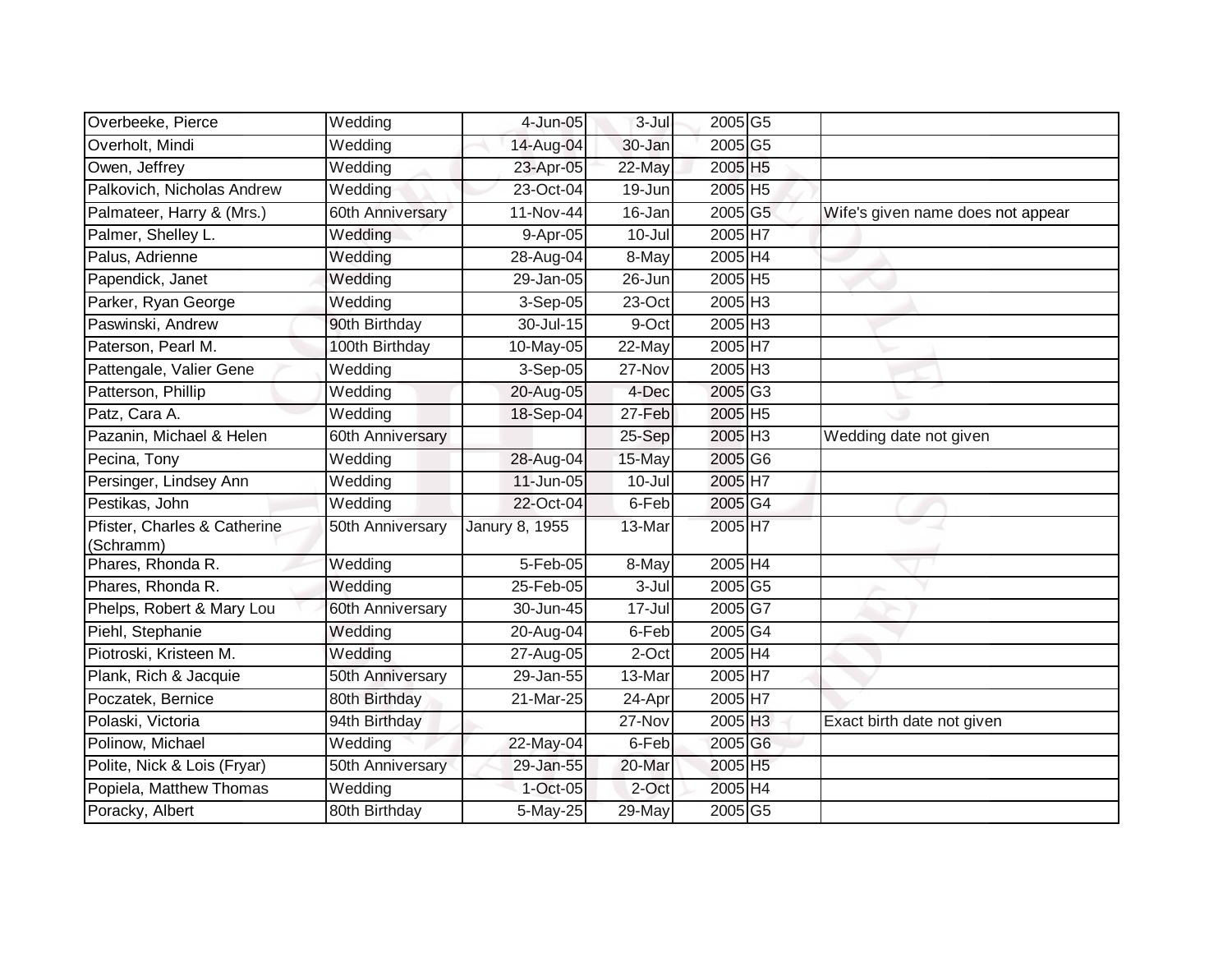| Poracky, Albert & Helen<br>(Makarowski) | 50th Anniversary | 14-May-55   | 29-May     | 2005 G5               |                                   |
|-----------------------------------------|------------------|-------------|------------|-----------------------|-----------------------------------|
| Poradzisz, Scott                        | Wedding          | 27-Nov-04   | 23-Oct     | 2005 H3               |                                   |
| Porte, Harold & Jean                    | 50th Anniversary | 11-Feb-55   | 22-May     | 2005 H6               |                                   |
| Porter, Rachael                         | Wedding          | 9-Oct-04    | 13-Mar     | 2005 H4               |                                   |
| Posey, Allison                          | Wedding          | 14-Aug-04   | 1-May      | 2005 H5               | Year incorrectly printed as 2005  |
| Potasnik, Jay                           | Wedding          | 14-Aug-04   | 1-May      | $2005$ H <sub>5</sub> | Year incorrectly printed as 2005  |
| Powers, Jeremy                          | Wedding          | 3-Sep-04    | 6-Feb      | 2005G4                |                                   |
| Pratt, Sara Elizabeth                   | Wedding          | 2-Jul-05    | 23-Oct     | 2005 H3               |                                   |
| Prestinario, Fred                       | Wedding          | 26-Oct-04   | 9-Jan      | 2005 G5               |                                   |
| Preston, Lori JoAnn                     | Wedding          | 2-Apr-05    | 18-Sep     | 2005 H3               |                                   |
| Puchalski, Christine                    | Wedding          | 14-Aug-04   | 6-Feb      | 2005G4                |                                   |
| Puller, Melody                          | Wedding          | $5-Sep-04$  | 13-Feb     | 2005 G5               |                                   |
| Punak, Jeffrey                          | Wedding          | 5-Mar-05    | 22-May     | 2005 H5               |                                   |
| Puntillo, Ben & (Mrs.)                  | 50th Anniversary | 11-Sep-54   | 27-Mar     | 2005 H5               | Wife's given name does not appear |
| Quigg, Jason M.                         | Wedding          | 24-Jun-05   | 6-Nov      | 2005 H <sub>3</sub>   |                                   |
| Quinn, Laure Christine                  | Wedding          | 28-Aug-04   | 8-May      | 2005 H4               |                                   |
| Radich, Mary                            | 99th Birthday    |             | 9-Oct      | 2005 H3               | Birth date not given in article   |
| Rasmussen, Jenna                        | Wedding          | 5-Sep-04    | 15-May     | 2005 G7               |                                   |
| Ray, Matt                               | Wedding          | 15-May-04   | 2-Jan      | 2005 G5               |                                   |
| Reagor, Ryan                            | Wedding          | $24-Sep-04$ | 22-May     | $2005$ H <sub>5</sub> |                                   |
| Reed, Todd                              | Wedding          | 18-Dec-04   | $5 - Jun$  | 2005 G5               |                                   |
| Reising, Sylvester                      | 90th Birthday    | $1-Apr-15$  | 3-Apr      | 2005 G5               |                                   |
| Rhon, Debbie                            | Wedding          | 23-Apr-05   | 22-May     | $2005$ H <sub>5</sub> |                                   |
| Richards, Alma                          | 90th Birthday    | 31-Mar-15   | 27-Mar     | $2005$ H <sub>5</sub> |                                   |
| Richardson, Hailey                      | Wedding          | 21-May-05   | $10 -$ Jul | 2005 H7               |                                   |
| Rinehart, Fred "Red" & Yvonne           | 50th Anniversary |             | 28-Aug     | $2005$ G3             | No wedding date given             |
| Ripberger, Stacy                        | Wedding          | 19-Jun-04   | 6-Feb      | 2005 G4               |                                   |
| Robinson, Aaron                         | Wedding          | 2-Apr-05    | $10 -$ Jul | 2005 H7               |                                   |
| Robinson, George & Helen                | 55th Anniversary | 23-Nov-49   | 13-Feb     | 2005 G5               |                                   |
| Rocchio, Michael                        | Wedding          | 27-Aug-05   | 4-Dec      | 2005 G3               |                                   |
| Roderick, Imogene S.                    | 80th Birthday    | 1925        | 2-Oct      | 2005 H4               | Exact birth date not given        |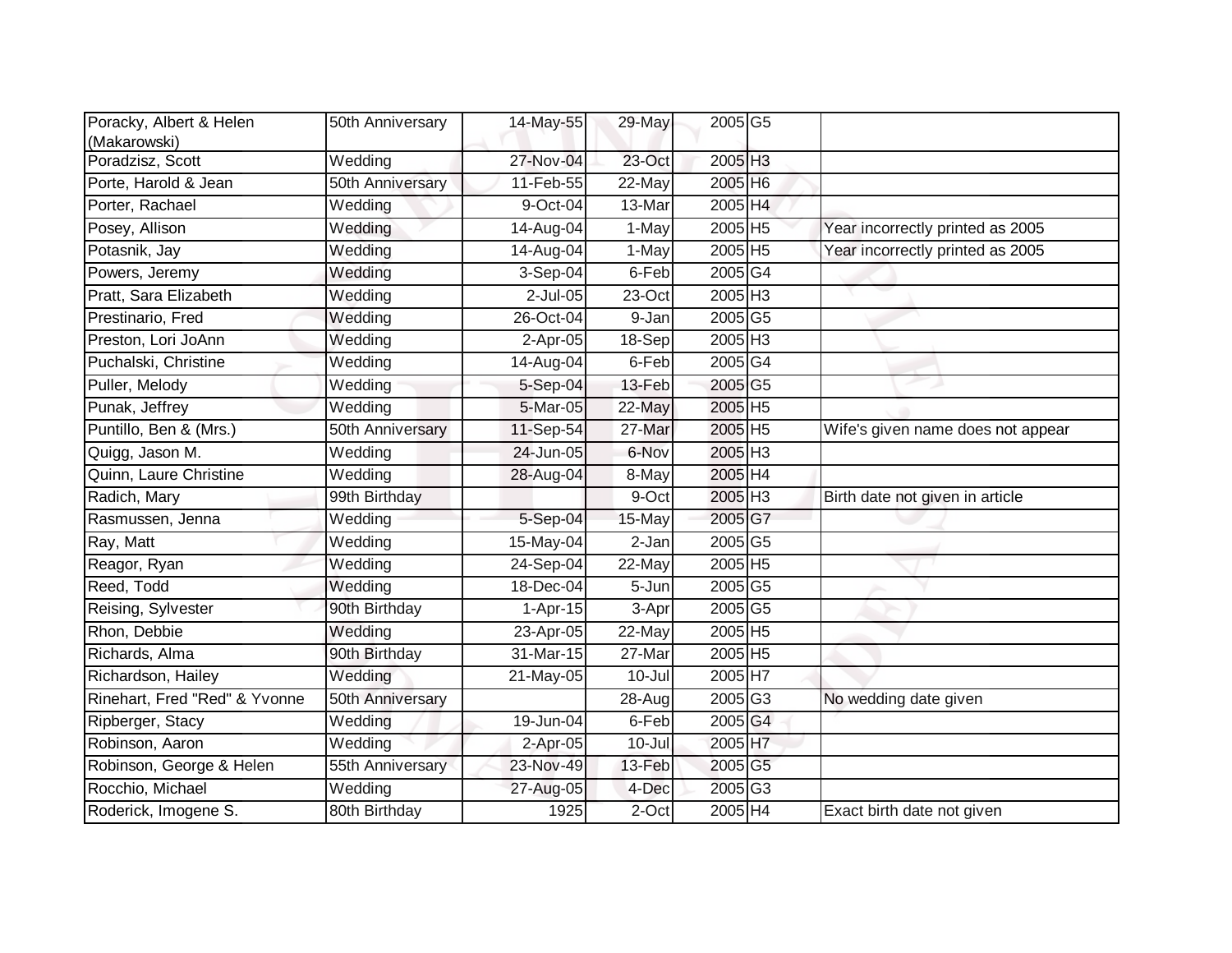| Romell, Heather                                    | Wedding          | $2$ -Oct-04          | 15-May             | 2005 G6               |                        |
|----------------------------------------------------|------------------|----------------------|--------------------|-----------------------|------------------------|
| Rommelmann, Lila Ruth                              | Wedding          | 20-Nov-04            | 11-Dec             | 2005 H <sub>3</sub>   |                        |
| Ronciak, Joseph P. & Christine T. 65th Anniversary |                  | 10-Aug-40            | 4-Sep              | 2005 G3               |                        |
| Rose, Landon                                       | Wedding          | $5-$ Sep-04          | 15-May             | 2005G7                |                        |
| Ross, Charlie                                      | Wedding          | 16-Nov-04            | 8-May              | 2005 H4               |                        |
| Rozhon, Christine                                  | Wedding          | 24-Jul-04            | 8-May              | 2005 H4               |                        |
| Ruch, Robert & Alberta                             | 65th Anniversary | 24-Mar-40            | 27-Mar             | 2005 H5               |                        |
| Rue, James A.                                      | Wedding          | 15-Oct-04            | 3-Apr              | 2005 G5               |                        |
| Ruiz, Beulah                                       | Wedding          | 25-Feb-05            | 15-May             | 2005 G6               |                        |
| Ruiz, Jennifer                                     | Wedding          | 23-Mar-05            | 22-May             | 2005 H5               |                        |
| Runyon, Robert & Lola (Lorenz)                     | 50th Anniversary | 13-Nov-54            | 23-Jan             | 2005 H5               |                        |
| Ryan, Rebecca                                      | Wedding          | 13-Aug-05            | 28-Aug             | 2005G3                |                        |
| Rykard, Joshua                                     | Wedding          | 7-Aug-04             | 19-Jun             | 2005 H5               |                        |
| Rzepka, Jill                                       | Wedding          | 12-Jun-04            | 8-May              | 2005 H4               |                        |
| Saad, Thomas                                       | Wedding          | 5-Aug-05             | 25-Sep             | 2005 H3               |                        |
| Saczawa, Jill                                      | Wedding          |                      | 14-May-05 December | 2005 G3               |                        |
| Sanchez, Tiffany                                   | Wedding          | 22-May-04            | 27-Mar             | 2005 H5               |                        |
| Sanders, Ashley N.                                 | Wedding          | 10-Sep-05            | 20-Nov             | 2005 15               |                        |
| Sanders, Raymond Jr.                               | Wedding          | Janury 8, 2005       | 13-Mar             | 2005 H4               |                        |
| Sanger, Courtney                                   | Wedding          | Ocrober 12,<br>2004  | 13-Mar             | 2005 H4               |                        |
| Santelik, Thomas & Emilie<br>(Bracich)             | 50th Anniversary |                      | $18-Sep$           | $2005$ H <sub>3</sub> | Wedding date not given |
| Savage, Edward & Helen                             | 60th Anniversary | 28-Oct-44            | 16-Jan             | 2005 G5               |                        |
| Sawicki, Al & Arlene (Warnke)                      | 50th Anniversary | 23-Jul-55            | $28 - Aug$         | $2005$ G3             |                        |
| Scaggs, Donald H. III                              | Wedding          | 27-Aug-05            | 2-Oct              | 2005 H4               |                        |
| Schacht, Sara Anne                                 | Wedding          | 25-Sep-04            | 26-Jun             | 2005 H5               |                        |
| Schade, Garrett                                    | Wedding          | 24-Jul-04            | 6-Feb              | 2005G4                |                        |
| Schaller, Michael & Ruthann                        | 25th Anniversary | 7-Jun-80             | 26-Jun             | 2005 H5               |                        |
| Schallman, Pearl                                   | 103rd Birthday   | February 29,<br>1902 | 13-Mar             | 2005 H7               |                        |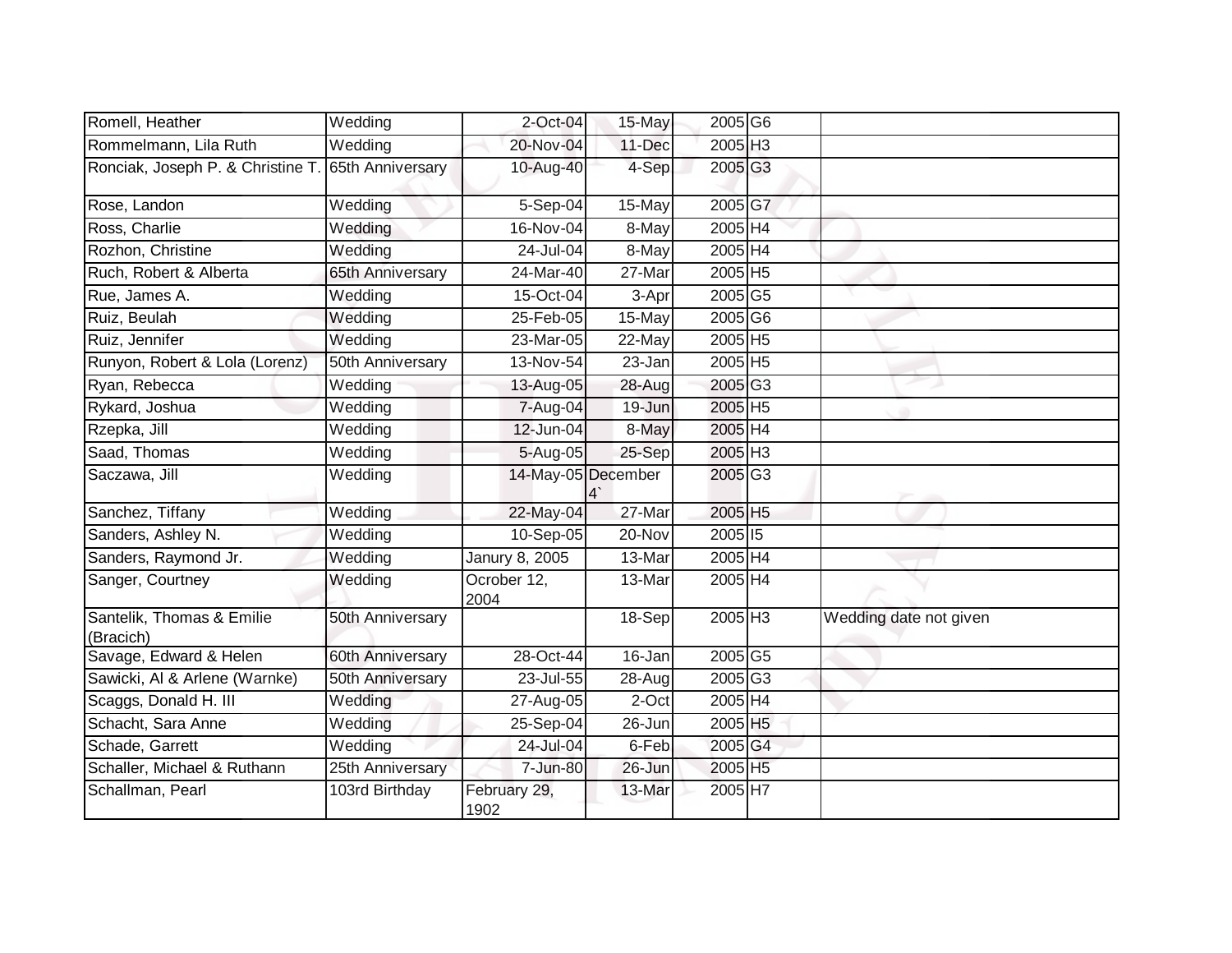| Schatz, Jamie                                      | Wedding               | 13-Nov-04    | 22-May | 2005 H5               |                                   |
|----------------------------------------------------|-----------------------|--------------|--------|-----------------------|-----------------------------------|
| Schenning, Jessica Marie                           | Wedding               | 18-Sep-04    | 6-Feb  | 2005 G6               |                                   |
| Schmitt, Ronald & JoAnn                            | 50th Anniversary      | 13-Apr-55    | 22-May | 2005 H6               |                                   |
| Schoettle, Josephine                               | 95th Birthday         | 31-Dec-09    | 20-Feb | 2005 G5               |                                   |
| Schuffert, Richard J. & Bertha<br>(Klochak)        | 50th Anniversary      | 16-Oct-54    | 9-Jan  | 2005 G5               |                                   |
| Scott, Anne Marie                                  | $\overline{W}$ edding | 24-Jul-04    | 13-Feb | 2005 G5               |                                   |
| Sebestan, Stephania                                | 90th Birthday         | 22-Jan-15    | 6-Mar  | $2005$ H <sub>5</sub> |                                   |
| Sertich, James Sr. & Janet                         | 50th Anniversary      | 11-Sep-55    | 18-Sep | 2005 H3               |                                   |
| Shafer, Brian David                                | Wedding               | 20-Nov-04    | 11-Dec | 2005 H3               |                                   |
| Sharp, Ann Marie                                   | Wedding               | 25-Sep-04    | 17-Apr | 2005 G5               |                                   |
| Shebish, Jaime Lynn                                | Wedding               | 9-Oct-04     | 13-Mar | 2005 H4               |                                   |
| Shepherd, Sandra Alexis                            | Wedding               | 19-Jun-04    | 15-May | 2005 G6               |                                   |
| Shih, Andrew                                       | Wedding               | 24-Jul-04    | 3-Jul  | 2005 G5               |                                   |
| Shobe, Richard & (Mrs.)                            | 50th Anniversary      | 17-Apr-55    | 22-May | 2005 H6               | Wife's given name does not appear |
| Shulock, Luke                                      | Wedding               | 9-Oct-04     | 16-Jan | 2005 G5               |                                   |
| Shutske, Jennifer                                  | Wedding               | 15-Oct-04    | 20-Mar | 2005 H5               |                                   |
| Sievers, Lynne Renae                               | Wedding               | $4-Sep-04$   | 13-Mar | 2005 H4               |                                   |
| Silwa, Rebecca                                     | Wedding               | 6-Aug-04     | 16-Jan | 2005 G5               |                                   |
| Sims, Margie                                       | Wedding               | 25-Sep-04    | 13-Mar | 2005 H4               |                                   |
| Sivak, J. Alan & Joan                              | 50th Anniversary      | $10-$ Sep-55 | 2-Oct  | 2005 H4               |                                   |
| Skibinski, Walter                                  | 80th Birthday         | 21-Jan-24    | 13-Mar | $2005$ H7             |                                   |
| Skorupa, John                                      | 80th Birthday         | 4-Jun-25     | 26-Jun | 2005 H5               |                                   |
| Skotadis, Joanna                                   | Wedding               | 24-Jul-04    | 19-Jun | 2005 H5               |                                   |
| Skurka, John Joseph & Elizabeth<br>Louise (Molnar) | 50th Anniversary      | 29-Oct-55    | 20-Nov | 2005 15               |                                   |
| Smit, David                                        | Wedding               | 14-Aug-04    | 13-Mar | 2005 H4               |                                   |
| Smith, Caleb                                       | Wedding               | 7-May-05     | 22-May | 2005 H5               |                                   |
| Smith, Clint T.                                    | Wedding               | 30-Oct-04    | 24-Apr | 2005 H7               |                                   |
| Smith, John Graydon                                | Wedding               | 23-Oct-04    | 6-Feb  | 2005 G4               |                                   |
| Smith, Kalli                                       | Wedding               | 4-Jun-05     | 25-Sep | 2005 H <sub>3</sub>   |                                   |
| Smith, Micah                                       | Wedding               | 31-Dec-04    | 8-May  | 2005 H4               |                                   |
| Smith, Robert                                      | Wedding               | 8-Jan-05     | 24-Apr | 2005 H7               |                                   |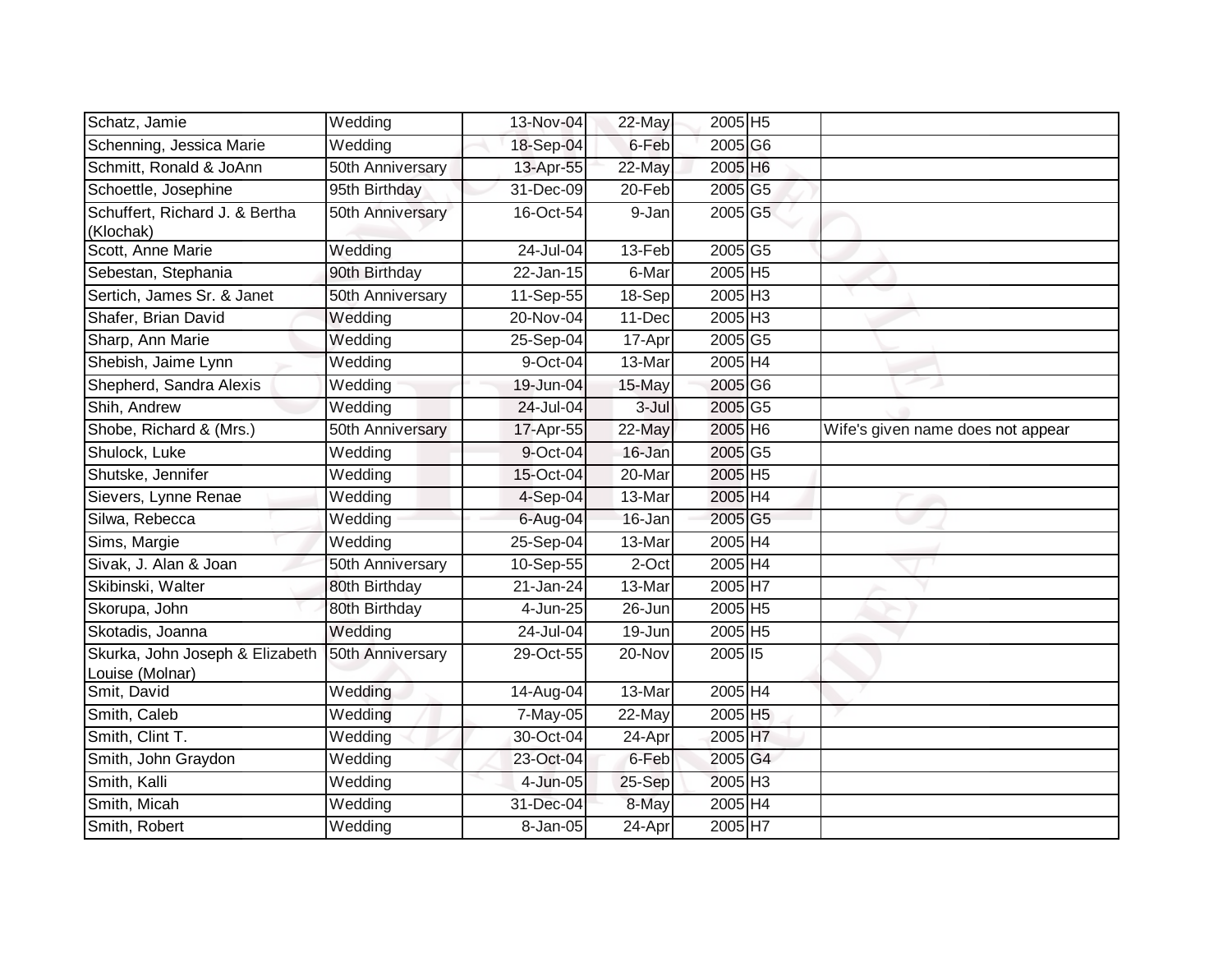| Smith, Stacey                          | Wedding                 | 18-Sep-04   | 6-Feb                | 2005 G4                                                                |                            |
|----------------------------------------|-------------------------|-------------|----------------------|------------------------------------------------------------------------|----------------------------|
| Smolar, Walter                         | 85th Birthday           | 22-Oct-20   | 20-Nov               | 2005 14                                                                |                            |
| Smutniak, John                         | 90th Birthday           | 12-Mar-15   | 13-Mar               | 2005 H7                                                                |                            |
| Solmos, Matthew                        | Wedding                 | 14-Aug-04   | 8-May                | 2005 H5                                                                |                            |
| Somers, Sean                           | Wedding                 | 18-Jun-05   | 28-Aug               | 2005 G3                                                                |                            |
| Soohey, Denelle N                      | Wedding                 | 30-Oct-04   | 24-Apr               | 2005 H7                                                                |                            |
| Speelmon, Lance                        | Wedding                 | 27-Dec-04   | 13-Mar               | 2005 H4                                                                |                            |
| Stanish, Stanley J.                    | 90th Birthday           |             | 30-Jan               | 2005 G5                                                                | Birth date does not appear |
| Stassin, Robert & Barbara<br>(Dayhoff) | 50th Anniversary        | 21-May-55   | $10 -$ Jul           | 2005 H7                                                                |                            |
| Stavitzke, Mary                        | 90th Birthday           | 14-Jun-15   | $19 - Jun$           | 2005 H5                                                                |                            |
| Stefko, Florence                       | 80th Birthday           | 15-Apr-25   | 15-May               | $2005\overline{\smash{\vert G \vert}}\overline{\smash{\vert G \vert}}$ |                            |
| Steinkraus, Jennifer                   | Wedding                 | 18-Sep-04   | 6-Feb                | 2005 G4                                                                |                            |
| Steinkraus, Norma                      | 85th Birthday           | 10-Nov-20   | 18-Dec               | 2005 H3                                                                |                            |
| Sternberg, Craig                       | Wedding                 | 9-Oct-04    | 13-Mar               | 2005 H4                                                                |                            |
| Stevenson, Stacy                       | Wedding                 | 18-Mar-05   | 26-Jun               | 2005 H5                                                                |                            |
| Stock, John & Marie (Schmidt)          | 50th Anniversary        | 6-Nov-54    | 30-Jan               | 2005 G5                                                                |                            |
| Stover, Amy                            | Wedding                 | 24-Jul-04   | 6-Feb                | 2005 G4                                                                |                            |
| Stricklin, Joe                         | Wedding                 | 11-Feb-05   | 22-May               | 2005 H5                                                                |                            |
| Strudas, Janie                         | Wedding                 | 20-Nov-04   | 15-May               | 2005 G6                                                                |                            |
| Struve, George & Ruth                  | <b>72nd Anniversary</b> | $17-Mar-33$ | 17-Apr               | 2005 G5                                                                |                            |
| Struve, Ruth "Babe"                    | 90th Birthday           | 24-Nov-14   | $\overline{2}$ -Jan  | $2005$ G5                                                              |                            |
| Stubblefield, Robert & Carol           | 50th Anniversary        | 12-Dec-54   | 6-Mar                | $2005$ H <sub>5</sub>                                                  |                            |
| Suda, Andrew & Lorraine                | 50th Anniversary        | 19-Nov-55   | 20-Nov               | 2005 15                                                                |                            |
| Sullivan, William                      | Wedding                 | 20-Jul-04   | 6-Mar                | 2005 H5                                                                |                            |
| Sunny, Anne (O'Drobinak)               | 90th Birthday           | 1915        | 2-Oct                | 2005 H4                                                                | Exact birth date not given |
| Sunny, George & Frances (Shary)        | 50th Anniversary        | 24-Jul-54   | 6-Feb                | 2005G7                                                                 |                            |
| Suriano, Laura S.                      | Wedding                 | 10-Oct-04   | 6-Feb                | 2005 G6                                                                |                            |
| Swanson, Stephanie                     | Wedding                 | 13-Nov-04   | 22-May               | 2005 H5                                                                |                            |
| Swanstrom, Kristin Leigh               | Wedding                 | 19-Jun-04   | 3-Apr                | 2005 G5                                                                |                            |
| Swift, Harlan & Beverly                | 50th Anniversary        | 26-Dec-54   | 13-Mar               | $2005$ H7                                                              |                            |
| Szczucki, Cori Ann                     | Wedding                 | 10-Sep-05   | $\overline{1}$ 1-Sep | 2005 H3                                                                |                            |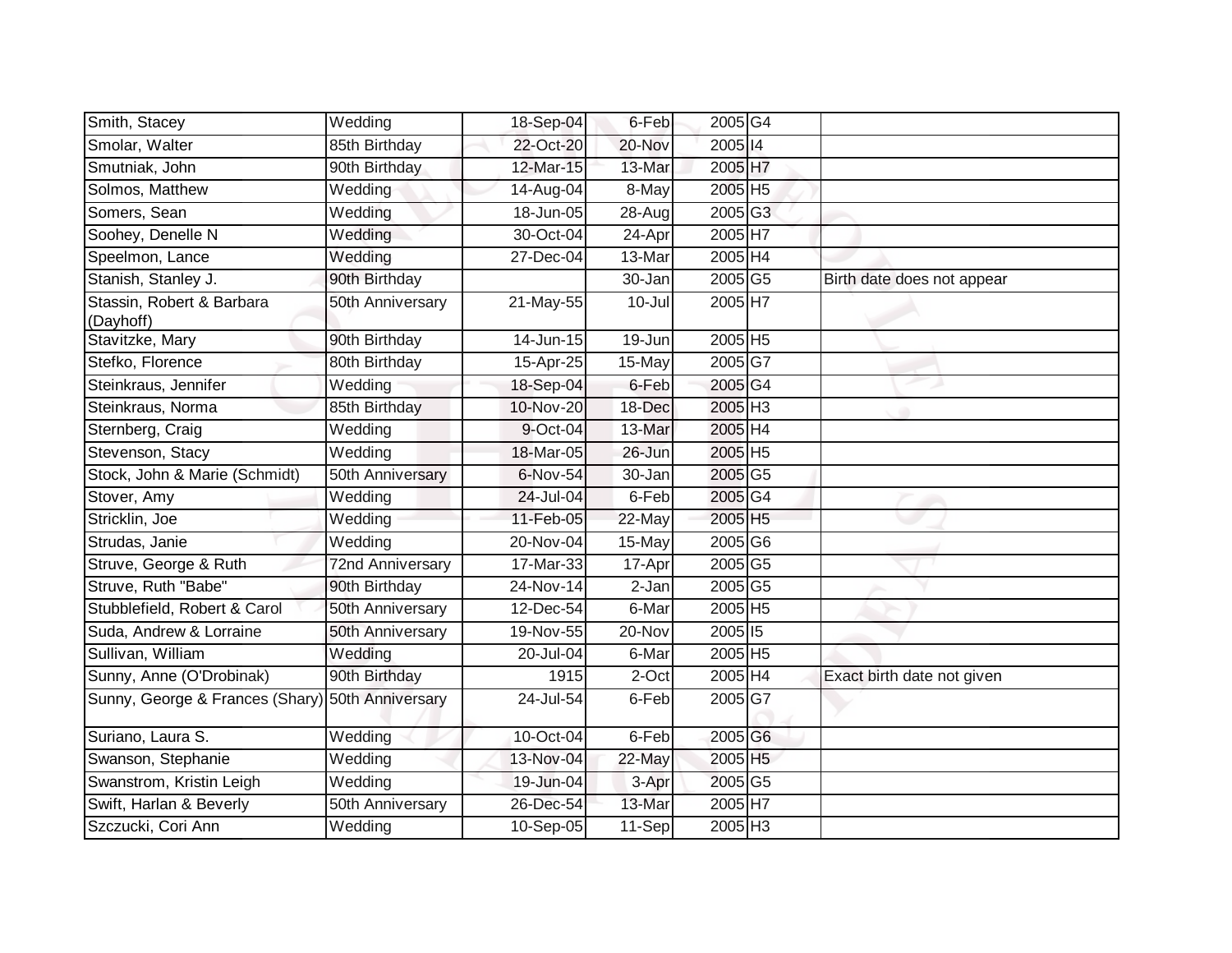| Tancrell, Gregory Scott                       | Wedding          | 30-Jul-05   | 6-Nov                | 2005 H3                                 |  |
|-----------------------------------------------|------------------|-------------|----------------------|-----------------------------------------|--|
| Tascias, Andrea G.                            | Wedding          | 12-Jun-04   | 6-Feb                | 2005 G6                                 |  |
| Taylor, John                                  | Wedding          | 24-Apr-04   | 16-Jan               | 2005 G5                                 |  |
| Temple, Charles & Thelma                      | 50th Anniversary | 22-Dec-54   | 22-May               | 2005 H6                                 |  |
| Thirsk, Russell Q.                            | Wedding          | $21-Aug-04$ | 20-Feb               | 2005 G5                                 |  |
| Thomas, Elizabeth                             | Wedding          | 31-Dec-04   | 8-May                | 2005 H4                                 |  |
| Thomas, Glynn & Lorraine                      | 65th Anniversary | 8-Jun-40    | 12-Jun               | 2005 G5                                 |  |
| Thompson, Craig                               | Wedding          | 15-Oct-04   | $8 - May$            | 2005 H5                                 |  |
| Thurman, Charlene                             | Wedding          | 9-Oct-04    | 20-Feb               | $2005\overline{\text{G5}}$              |  |
| Tierney, Matthew                              | Wedding          | 23-Oct-04   | 3-Jul                | 2005 G5                                 |  |
| Tilton, Alfred Dean & Patricia K.<br>(Hickey) | 50th Anniversary | 20-Nov-54   | 13-Feb               | 2005 G5                                 |  |
| Tobey, Nicole M.                              | Wedding          | 30-Oct-04   | 6-Mar                | 2005 H5                                 |  |
| <b>Todd, Sarah</b>                            | Wedding          | 23-Apr-05   | 26-Jun               | 2005 H <sub>5</sub>                     |  |
| Tolnai, Robert                                | Wedding          | 4-Sep-04    | 20-Feb               | 2005 G5                                 |  |
| Toth, Joseph & Clarice (Dodson)               | 60th Anniversary | 20-Dec-44   | 27-Feb               | 2005 H5                                 |  |
| Townley, Leon & Joyce                         | 50th Anniversary | 11-Oct-54   | $\overline{1}6$ -Jan | 2005 G5                                 |  |
| Tracy, Megan Dawn                             | Wedding          | 11-Jan-05   | $15$ -May            | 2005 G6                                 |  |
| Travis, Cleveland D. & Alice M.               | 50th Anniversary | $15-Ort-55$ | 30-Oct               | $2005$ H <sub>3</sub>                   |  |
| Trelinski, Dawn                               | Wedding          | 25-Jun-05   | 16-Oct               | 2005 H3                                 |  |
| Trimmel, John E.                              | 85th Birthday    | $16-Mar-20$ | 20-Mar               | 2005 H5                                 |  |
| Trowbridge, Gina                              | Wedding          | 7-Aug-04    | 6-Feb                | $2005\overline{\text{G6}}$              |  |
| Tucker, Alton & Theresa                       | 50th Anniversary | 23-Jul-55   | 28-Aug               | 2005 G3                                 |  |
| Tucker, Lindsey                               | Wedding          | 10-Jul-04   | 30-Jan               | 2005 G5                                 |  |
| Tuesburg, Jason Paul                          | Wedding          | 30-Jul-05   | 18-Dec               | 2005 H3                                 |  |
| Tuesburg, Jason Paul                          | Wedding          | 30-Jul-05   | 27-Nov               | 2005 H3                                 |  |
| Ullmer, Jamey                                 | Wedding          | 12-Mar-05   | 4-Sep                | 2005 G3                                 |  |
| Valentino, Preston & Pam<br>(Jacobs)          | 25th Anniversary | 23-Jun-79   | 23-Jan               | 2005 H5                                 |  |
| Van Baren, Michelle                           | Wedding          | 30-Oct-04   | 3-Jul                | $2005\overline{\smash{\vert G5 \vert}}$ |  |
| Van Duyn, William & Marilyn                   | 50th Anniversary | 19-Mar-55   | 3-Apr                | 2005 G5                                 |  |
| Van Wieren, Jessica                           | Wedding          | 21-May-04   | 6-Feb                | $2005\overline{\text{G4}}$              |  |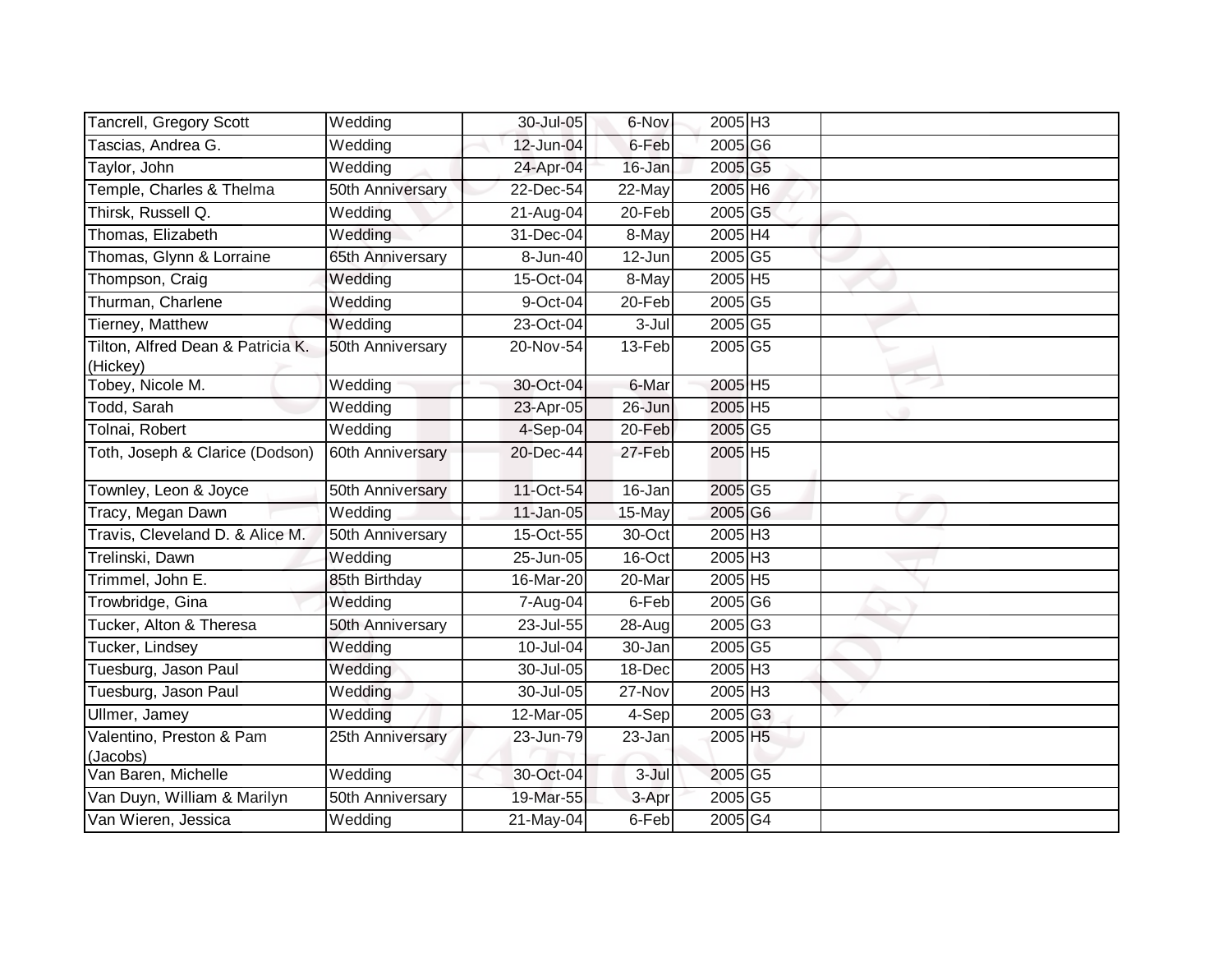| VanderLaan, Timothy                      | Wedding          | 16-Oct-04               | 19-Jun               | 2005 H5                    |                            |
|------------------------------------------|------------------|-------------------------|----------------------|----------------------------|----------------------------|
| VanderMeyden, Bradley                    | Wedding          | 24-Apr-04               | 16-Jan               | 2005 G5                    |                            |
| VanderWoude, Jeff                        | Wedding          | 24-Jul-04               | 6-Feb                | 2005 G4                    |                            |
| Vann, Bobby & Elizabeth<br>(Hundsdorf)   | 50th Anniversary | 10-Sep-55               | 2-Oct                | 2005 H4                    |                            |
| Vela, Michael T.                         | Wedding          | 22-May-04               | 30-Jan               | 2005 G5                    |                            |
| Velusich, Angela (Angie)                 | 90th Birthday    | $\overline{15}$ -Jun-15 | 3-Jul                | 2005 G5                    |                            |
| Vernick, Kevin Michael                   | Wedding          | 27-Aug-05               | 4-Dec                | $2005\overline{\text{G3}}$ |                            |
| Vickers, Heather                         | Wedding          | 10-Sep-04               | 20-Mar               | 2005 H5                    |                            |
| Villalobos, Carlos & Georgia<br>(Austin) | 50th Anniversary | 29-Jan-55               | 27-Mar               | 2005 H5                    |                            |
| Vitale, Richard Joseph                   | Wedding          | 9-May-05                | 26-Jun               | 2005 H5                    |                            |
| VonAlmen, April                          | Wedding          | 24-Apr-04               | 16-Jan               | 2005 G5                    |                            |
| Wallace, Dennis L. & Polly               | 60th Anniversary | 28-Aug-45               | 28-Aug               | 2005 G3                    |                            |
| Walsh, Judy                              | Wedding          | 26-Oct-04               | 9-Jan                | 2005 G5                    |                            |
| Warn, Jaime                              | Wedding          | 3-Sep-04                | 6-Feb                | 2005 G4                    |                            |
| Wasiliw, Alissa                          | Wedding          | 11-Feb-05               | 22-May               | 2005 H5                    |                            |
| Wasyliw, Briana                          | Wedding          | 16-Nov-04               | 8-May                | 2005 H4                    |                            |
| Waugh, Colleen J.                        | Wedding          | 23-Oct-04               | 22-May               | 2005 H5                    |                            |
| Weaver, Hiland R.                        | 90th Birthday    |                         | 30-Oct               | 2005 H3                    | Exact birth date not given |
| Weir, Courtney Marie                     | Wedding          | 25-Sep-04               | 17-Apr               | 2005 G5                    |                            |
| Weiss, Megan D.                          | Wedding          | 23-Oct-04               | 15-May               | 2005 G6                    |                            |
| Wells, Michael Allen                     | Wedding          | 11-Jan-05               | 15-May               | 2005 G6                    |                            |
| Wells, Trevor Wayne                      | Wedding          | 15-Jul-05               | 16-Oct               | 2005 H3                    |                            |
| Werner, John & Mary Jane<br>(Dornhecker) | 50th Anniversary | 20-Nov-54               | 20-Feb               | 2005 G5                    |                            |
| Wessel, Jack & Patricia (Spears)         | 50th Anniversary | 19-Mar-55               | 1-May                | 2005 H5                    |                            |
| Westerhoff, Kevin                        | Wedding          | 21-May-04               | 6-Feb                | 2005 G4                    |                            |
| Wetli, Steven                            | Wedding          | 16-Nov-04               | 8-May                | 2005 H4                    |                            |
| Wetoska, Alexis                          | Wedding          | 6-Nov-04                | 15-May               | 2005 G6                    |                            |
| Wexelberg, Roger & Sandra                | 50th Anniversary | 12-Aug-55               | 28-Aug               | 2005 G3                    |                            |
| Whchocki, Nicholas A.                    | Wedding          | 19-Mar-05               | $\overline{2}$ 2-May | 2005 H5                    |                            |